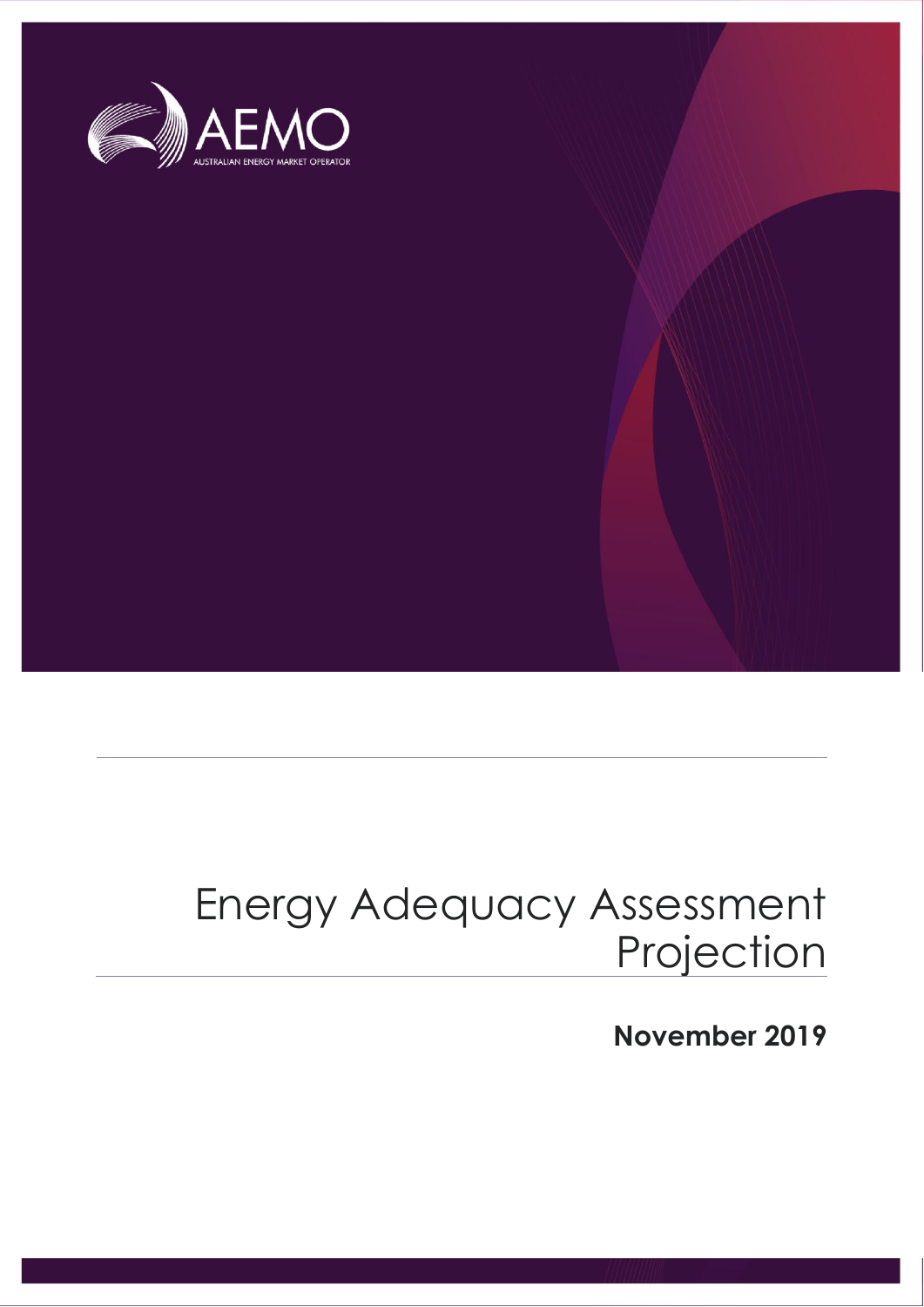# **Important notice**

#### **PURPOSE**

AEMO publishes the Energy Adequacy Assessment Projection in accordance with rule 3.7C of the National Electricity Rules.

This publication has been prepared by AEMO using information available at 31 October 2019. Information made available after this date may have been included in this publication where practical.

#### **DISCLAIMER**

This document or the information in it may be subsequently updated or amended. This document does not constitute legal or business advice, and should not be relied on as a substitute for obtaining detailed advice about the Wholesale Electricity Market Rules or any other applicable laws, procedures or policies. AEMO has made every effort to ensure the quality of the information in this document but cannot guarantee its accuracy or completeness.

Accordingly, to the maximum extent permitted by law, AEMO and its officers, employees and consultants involved in the preparation of this document:

- make no representation or warranty, express or implied, as to the currency, accuracy, reliability or completeness of the information in this document; and
- are not liable (whether by reason of negligence or otherwise) for any statements or representations in this document, or any omissions from it, or for any use or reliance on the information in it.

#### **ACKNOWLEDGEMENT**

AEMO acknowledges the support, co-operation and contribution of market participants in providing data and information used in this publication.

#### **VERSION CONTROL**

| Version        | Release date | Changes |
|----------------|--------------|---------|
| # <sup>1</sup> | 30-11-2019   | None    |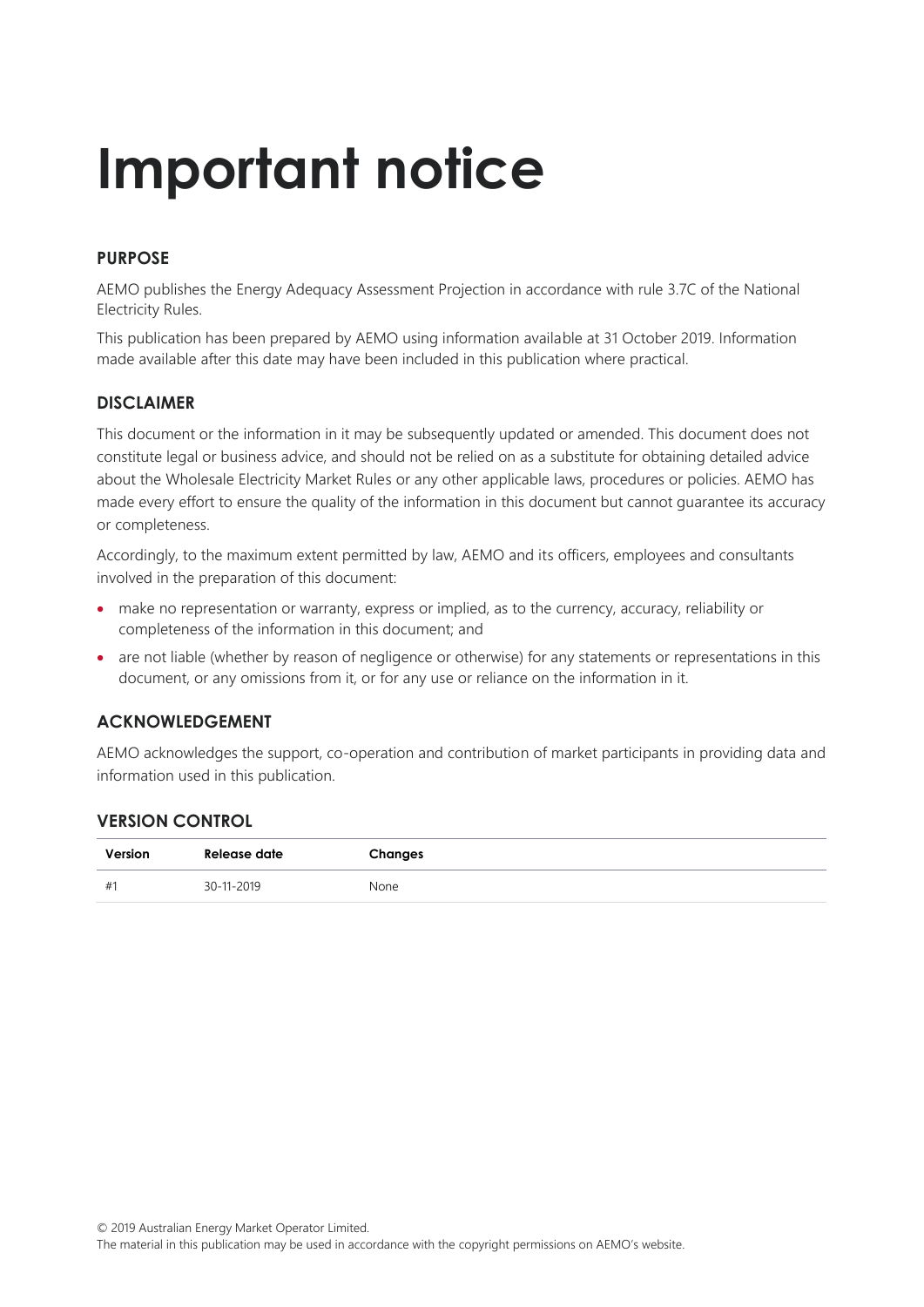# <span id="page-2-0"></span>**Executive summary**

The Energy Adequacy Assessment Projection (EAAP) forecasts electricity supply reliability in the National Electricity Market (NEM) over a two-year outlook period. The EAAP complements AEMO's other reliability assessments such as the Medium Term Projected Assessment of System Adequacy (MT PASA) and the Electricity Statement of Opportunities (ESOO), with a primary focus on the impact of energy constraints on reliability in the next two years.

Potential energy constraints include, but are not limited to, water availability, for hydro generation and as cooling water for thermal generation during drought conditions, and constraints on fuel supply for thermal generators.

For water availability, participants submit input used in EAAP that considers three different rainfall scenarios:

- Low rainfall based on rainfall between 1 July 2006 and 30 June 2007 for all regions except New South Wales. New South Wales is based on rainfall between 1 June 2006 and 31 May 2007.
- Short-term average rainfall based on the average rainfall recorded over the past 10 years.
- Long-term average rainfall based on the average rainfall recorded over the past 50 years, or the longest period for which rainfall data is available, if less than 50 years.

#### **Key insights**

Based on the information provided by participants, this November 2019 EAAP highlights that:

- The impact of drought conditions on mainland reservoir levels is unlikely to significantly affect reliability in the coming summer, even if low hydro inflow conditions continue.
- Energy limitations supplied by some thermal generators related to fuel supply have no impact on the level of projected unserved energy (USE) observed in any region in the next two years.

This is because there is sufficient flexibility remaining for energy-limited resources to be used effectively to avoid shortfalls at times of high demand.

However, supply scarcity risks remain this summer, primarily attributable to forecast extreme temperatures, bushfire risks, and the deteriorating reliability of some ageing thermal generation:

- There remains a risk of USE in Victoria in 2019-20, particularly under peak demand conditions. To ensure that the reliability standard is met, AEMO has identified additional reserves which can be made available through Reliability and Emergency Reserve Trader (RERT) reserve contracts.
- Although some risk of supply shortfalls also exists in New South Wales and South Australia, the level of USE is within the reliability standard<sup>1</sup>.
- Negligible USE is forecast in Queensland or Tasmania.
- The forecast level of USE declines slightly in Victoria and New South Wales in 2020-21, due to the addition of committed renewable generation.
- The forecast level of USE increases in South Australia in 2020-21, due to the retirement of Torrens Island A units.

<sup>1</sup> The reliability standard specifies that expected USE should not exceed 0.002% of total energy consumption in any region in any financial year.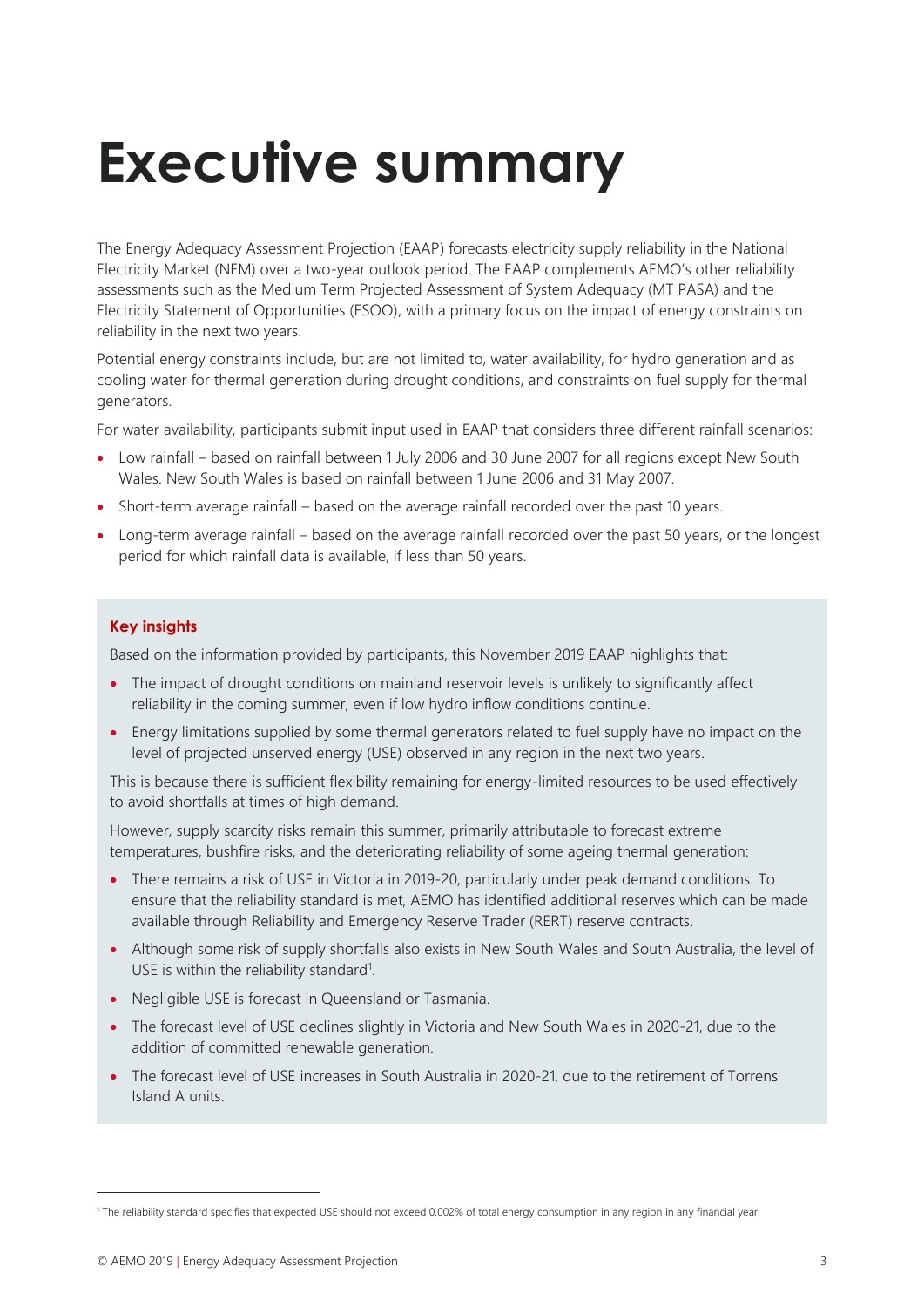# **Contents**

|          | <b>Executive summary</b>                                         | 3                |
|----------|------------------------------------------------------------------|------------------|
| 1.       | Introduction                                                     | $\boldsymbol{6}$ |
| 1.1      | Purpose and scope                                                | 6                |
| 1.2      | Scenarios                                                        | 6                |
| 2.       | <b>Methodology and assumptions</b>                               | 7                |
| 2.1      | Methodology                                                      | 7                |
| 2.2      | Assumptions                                                      | 7                |
| 3.       | <b>Results</b>                                                   | 9                |
| 3.1      | <b>EAAP</b> results                                              | 10               |
| 3.2      | Differences between EAAP and MT PASA                             | 12               |
| 3.3      | Differences between EAAP and ESOO                                | 13               |
| 3.4      | Non-fuel related risks to reliable operation of the power system | 13               |
| A1.      | <b>Detailed results</b>                                          | 16               |
| A2.      | <b>Generation developments</b>                                   | 19               |
|          | <b>Measures and abbreviations</b>                                | 21               |
| Glossary |                                                                  | 22               |
|          |                                                                  |                  |

# **Tables**

| Table 1 | Forecast USE in low rainfall scenario                             | 11                |
|---------|-------------------------------------------------------------------|-------------------|
| Table 2 | USE in short-term average rainfall scenario                       | $12 \overline{ }$ |
| Table 3 | Forecast USE in long-term average rainfall scenario               | $12 \overline{ }$ |
| Table 4 | Monthly forecast USE in low rainfall scenario, MWh                | 16                |
| Table 5 | Monthly forecast USE in short-term average rainfall scenario, MWh | 17                |
| Table 6 | Monthly forecast USE in long-term average rainfall scenario, MWh  | 18                |
| Table 7 | New generation developments                                       | 19                |

# **Figures**

| Forecast USE range across all rainfall scenarios |  |
|--------------------------------------------------|--|
|                                                  |  |
|                                                  |  |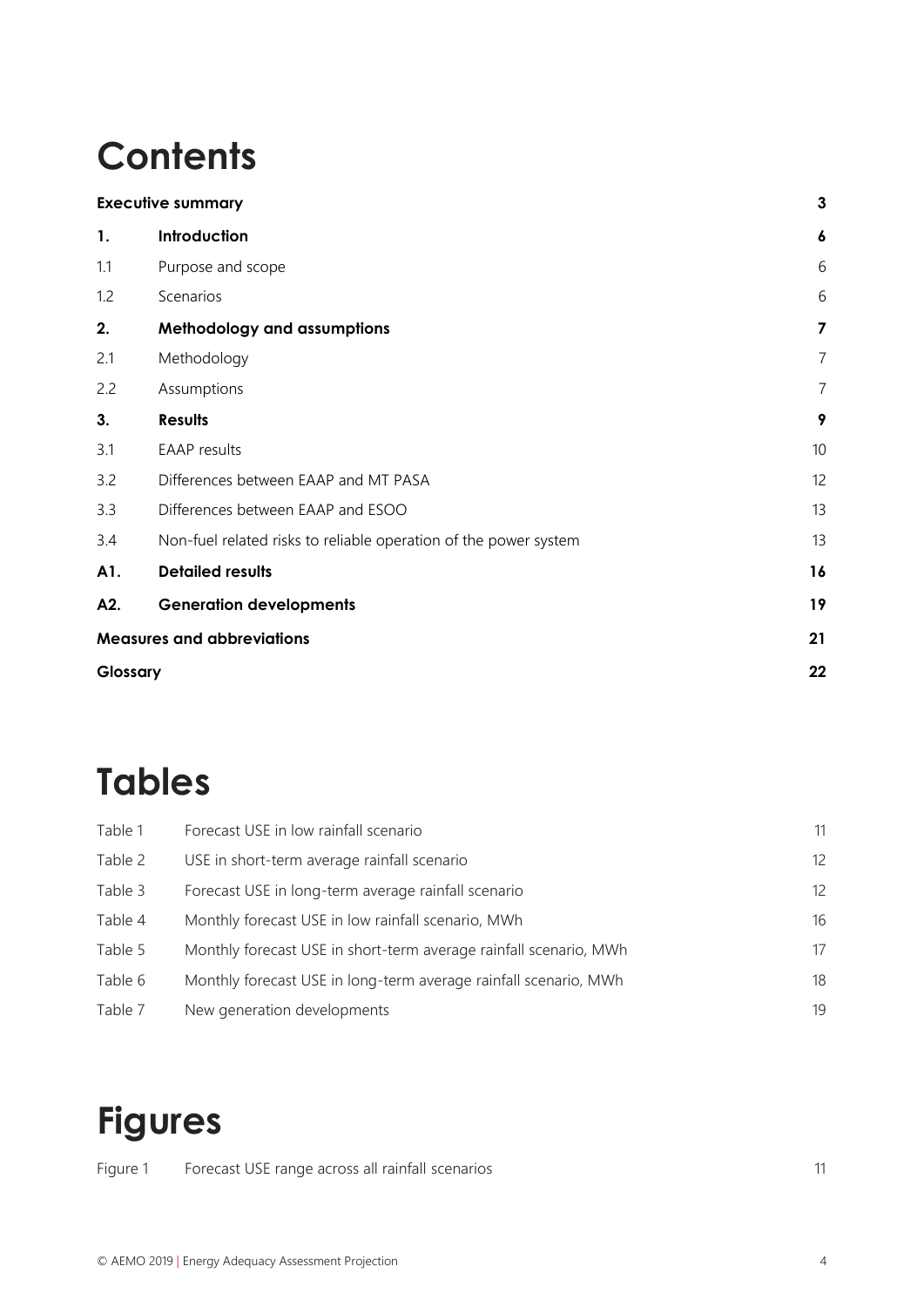| Figure 2 | Chance of exceeding median maximum temperature for December 2019 to<br>February 2020            | 14 |
|----------|-------------------------------------------------------------------------------------------------|----|
| Figure 3 | Availability of the current Victorian brown coal fleet (1 July to 18 November, FY16 to<br>date) | 15 |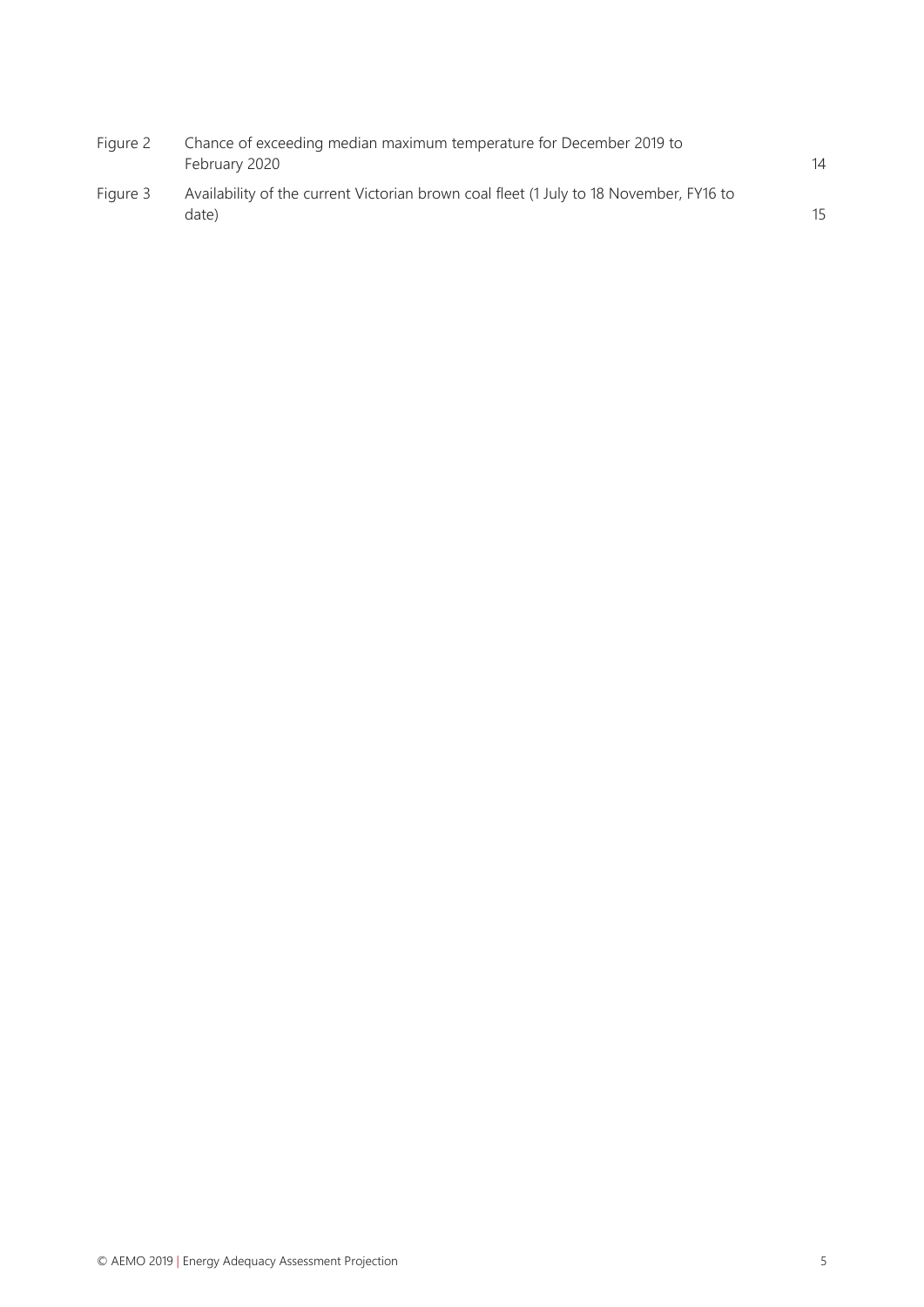# <span id="page-5-0"></span>**1. Introduction**

## <span id="page-5-1"></span>1.1 Purpose and scope

The Energy Adequacy Assessment Projection (EAAP) report provides information on the impact of potential energy constraints on supply adequacy in the National Electricity Market (NEM) across the two-year study period. Potential energy constraints include, but are not limited to, the impact of depleted water storages during drought conditions and constraints on fuel supply or cooling water available for thermal generation.

In this report, AEMO calculates expected unserved energy (USE) for each region under three rainfall scenarios and assesses this projected USE against the reliability standard. The reliability standard specifies that expected USE should not exceed 0.002% of total energy consumption in any region in any financial year.

AEMO implements the reliability standard using forecasts and projections over different timeframes. AEMO uses the following processes that each serve a slightly different purpose and therefore use slightly different inputs and approaches:

- Electricity Statement of Opportunities (ESOO), to provide market information over a 10-year projection to assist planning by existing and potential generators and market participants, published at least annually.
- Energy Adequacy Assessment Projection (EAAP), to forecast USE for energy constrained scenarios over a two-year projection, published at least once every 12 months.
- Medium Term Projected Assessment of System Adequacy (MT PASA), to forecast USE over a two-year projection, published on a weekly basis based on participants' best expectation of generation availability and outage scheduling.
- Short Term Projected Assessment of System Adequacy (ST PASA) to forecast capacity reserve over a six-day projection, published at least daily.

More details on each of these processes is in the Reliability Standard Implementation Guidelines<sup>2</sup> (RSIG).

## <span id="page-5-2"></span>1.2 Scenarios

 $\overline{a}$ 

For the November 2019 EAAP report, AEMO assessed the potential for USE under three different rainfall scenarios in accordance with the EAAP Guidelines<sup>3</sup>. Each scenario was modelled for the period October 2019 to September 2021. The three scenarios are described below:

- Low rainfall based on rainfall between 1 July 2006 and 30 June 2007 for all regions except New South Wales. New South Wales was based on rainfall between 1 June 2006 and 31 May 2007<sup>4</sup>.
- Short-term average rainfall based on the average rainfall recorded over the past 10 years.
- Long-term average rainfall based on the average rainfall recorded over the past 50 years, or the longest period for which rainfall data is available, if less than 50 years (depending on the data available to participants).

Information such as natural inflows, energy constraints, and the level of hydro storage reservoirs at the start of the EAAP modelling horizon is provided by participants through their Generator Energy Limitation Framework (GELF) submissions for each scenario.

<sup>&</sup>lt;sup>2</sup> For more on PASA and the RSIG, se[e https://www.aemo.com.au/Electricity/National-Electricity-Market-NEM/Data/Market-Management-System-](https://www.aemo.com.au/Electricity/National-Electricity-Market-NEM/Data/Market-Management-System-MMS/Projected-Assessment-of-System-Adequacy)[MMS/Projected-Assessment-of-System-Adequacy.](https://www.aemo.com.au/Electricity/National-Electricity-Market-NEM/Data/Market-Management-System-MMS/Projected-Assessment-of-System-Adequacy)

<sup>3</sup> A[t http://www.aemo.com.au/-/media/Files/Stakeholder\\_Consultation/Consultations/Electricity\\_Consultations/2016/EAAP/EAAP\\_Guidelines.pdf.](http://www.aemo.com.au/-/media/Files/Stakeholder_Consultation/Consultations/Electricity_Consultations/2016/EAAP/EAAP_Guidelines.pdf)

<sup>4</sup> The inflows into the major hydro schemes in 2006-07 were impacted by severe drought.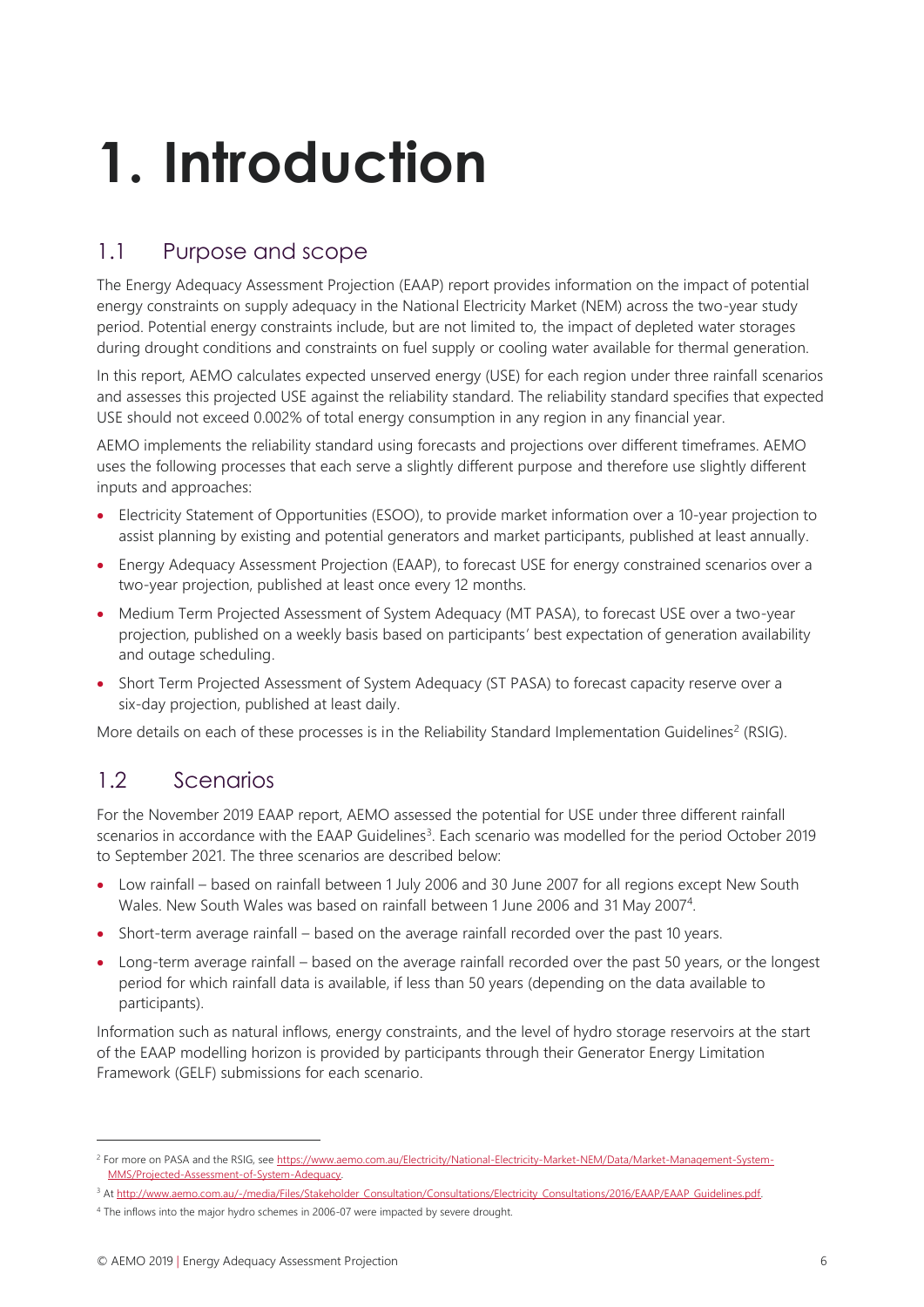# <span id="page-6-0"></span>**2. Methodology and assumptions**

## <span id="page-6-1"></span>2.1 Methodology

The EAAP is based on a probabilistic, time-sequential model that simulates hourly Monte Carlo simulations to determine potential future supply shortfalls for the three rainfall scenarios, taking account of any other energy limitations provided by participants. This model also accounts for uncertainties in unplanned generator outages and weather-sensitive demand and supply from intermittent resources.

For the November 2019 EAAP modelling, 900 simulations were performed for each rainfall scenario for both 10% and 50% Probability of Exceedance (POE) demand forecasts. For each of the two maximum demand forecasts, nine historical reference years were used to represent variable patterns of intermittent generation and demand.

The model uses a probability-weighted USE assessment to identify whether expected USE is likely to exceed the reliability standard in each region of the NEM. Expected USE was derived by applying the following weightings to results from the moderate and extreme demand scenarios:

- 30.4% for 10% POE.
- 39.2% for 50% POE.
- 30.4% for 90% POE<sup>5</sup>.

### <span id="page-6-2"></span>2.2 Assumptions

#### 2.2.1 Electricity demand

AEMO used the demand forecast under the Central scenario from the 2019 ESOO for the NEM<sup>6</sup>. This forecast covered the latest assumptions on:

- Economic and population drivers.
- Behaviour trends in households and business consumers.
- Electric vehicle forecasts.

- Current installed capacity and forecast additional capacity from rooftop photovoltaic (PV) and energy storage systems.
- The forecast impacts of energy efficiency.

<sup>5</sup> Weighting attributed to a 90% POE that is assumed to lead to zero USE and therefore not modelled. Any simulations with USE above zero in the 90% POE case are likely to have so much USE in the 50% and 10% POE cases that it would be expected to be identified as exceeding the reliability standard, regardless of whether or not the 90% POE outcomes were modelled.

<sup>&</sup>lt;sup>6</sup> Forecasts are available a[t http://forecasting.aemo.com.au/.](http://forecasting.aemo.com.au/) Select ESOO 2019 from Publications at pop-up menu.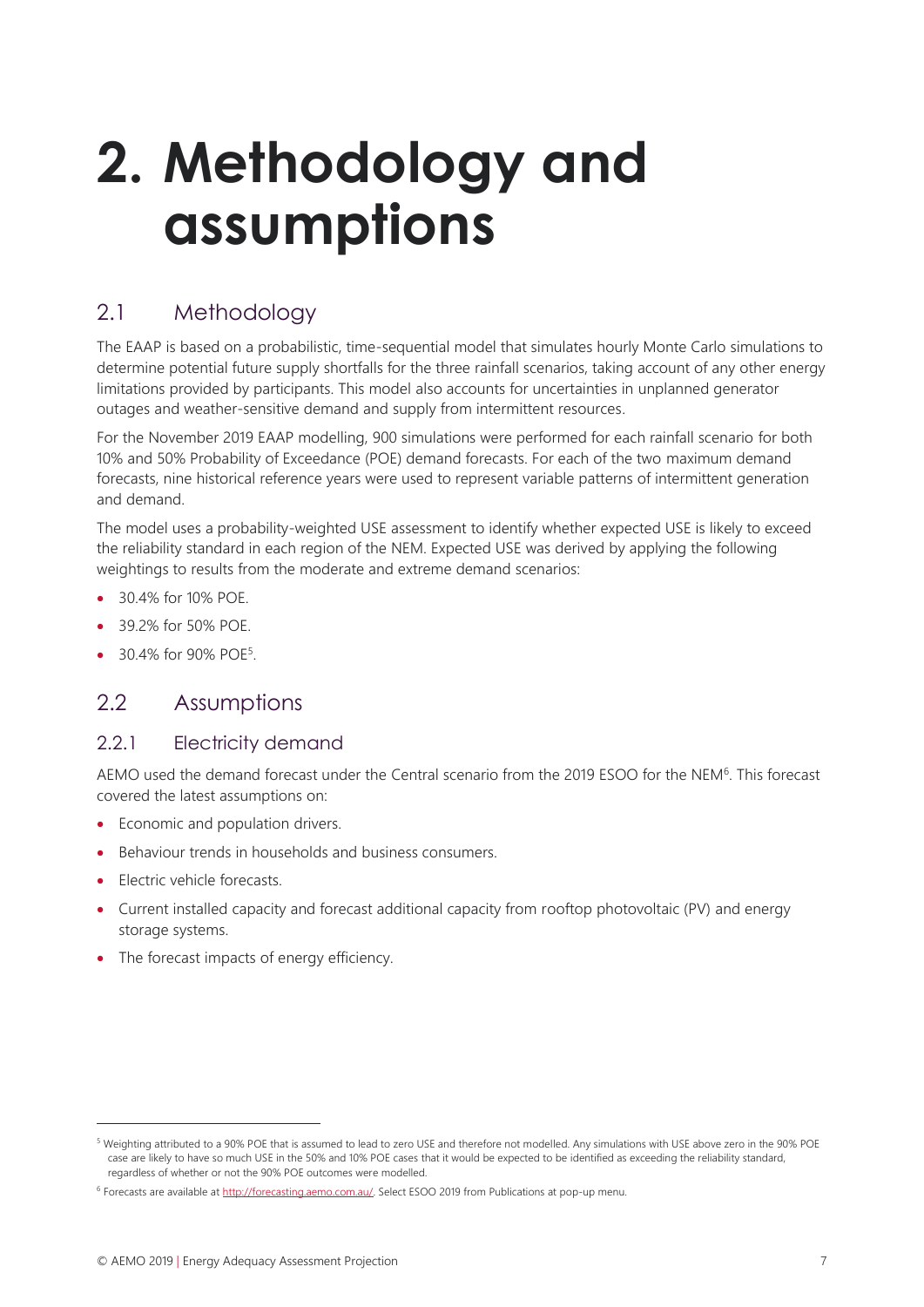### 2.2.2 Generation capacity

AEMO has used the latest information on generation commitments in the NEM. AEMO included all scheduled and semi-scheduled and significant non-scheduled generation that exists or is assumed to be committed in the modelling period<sup>7</sup>.

The capacity of existing generation is sourced from the MT PASA offers submitted in the week beginning 27 October 2019. In accordance with the EAAP Guidelines, if USE is forecast during periods where the MT PASA offer reflects a planned generator outage, this outage is removed from EAAP, unless specified as inflexible through the participant's GELF submission. The EAAP assessment of USE therefore assumes any planned generation outages that have timing flexibility will be shifted to avoid potential USE.

The committed generation developments included in the EAAP and MT PASA models are summarised in Appendix A2.

### 2.2.3 Transmission capability

Interconnector information includes, but is not limited to, inter-regional loss factor models and marginal loss factors. Network constraints, which represent technical limits on operating the power system, are expressed as a linear combination of generation and interconnectors, which are constrained to be less than, equal to, or greater than a certain limit. Only network constraints associated with system normal conditions are modelled.

### 2.2.4 GELF parameters

The GELF parameters are confidential information submitted by scheduled generators designed to include limitations on resources affecting their ability to supply energy, such as inflows into hydro reservoirs, thermal generation fuel supply, and cooling water availability. These parameters are classified into two categories:

- Static GELF parameters, which include:
	- Technical specifications of the power stations, such as power station name, type of power station, number of generating units at the power station, and their capacities.
	- Additional components associated with hydro power schemes, such as maximum and minimum active reservoir storage, the reservoirs to which the tunnels are connected, water utilisation factor for generation and pumping for each generating unit or for the power station, and reservoir connections (for example, upstream reservoir and downstream reservoir).
- Variable GELF parameters, which include:
	- Monthly forecast generation capability and monthly capacity profiles to be submitted by non-hydro power stations.
	- Active reservoir storage at the beginning of the study period, monthly inflows to reservoirs during the study period, minimum reservoir level that can be reached in each month of the study period without violating long-term reservoir management policy, and any other limitations on reservoir capacities or levels that should be considered within the study period to be submitted for hydro power schemes.

Please see EAAP Guidelines<sup>8</sup> for the details of the GELF parameters.

<sup>&</sup>lt;sup>7</sup> In AEMO's Generation Information page, committed\* or Com\* projects are projects that are classified as Advanced and have commenced construction or installation. Advanced projects meet AEMO's site, finance, and date criteria but are required to meet only one of the components or planning criteria. Com\* projects are assumed to commence operation on 1 July 2021 at the earliest, as per the Reliability Forecasting Methodology Final Report. See Section 5.3 at [https://www.aemo.com.au/-/media/Files/Stakeholder\\_Consultation/Consultations/NEM-Consultations/2019/Reliability-Forecasting](https://www.aemo.com.au/-/media/Files/Stakeholder_Consultation/Consultations/NEM-Consultations/2019/Reliability-ForecastingMethodology/Reliability-Forecasting-Methodology-Final-Report.pdf) [Methodology/Reliability-Forecasting-Methodology-Final-Report.pdf.](https://www.aemo.com.au/-/media/Files/Stakeholder_Consultation/Consultations/NEM-Consultations/2019/Reliability-ForecastingMethodology/Reliability-Forecasting-Methodology-Final-Report.pdf)

<sup>8</sup> A[t http://www.aemo.com.au/-/media/Files/Stakeholder\\_Consultation/Consultations/Electricity\\_Consultations/2016/EAAP/EAAP\\_Guidelines.pdf.](http://www.aemo.com.au/-/media/Files/Stakeholder_Consultation/Consultations/Electricity_Consultations/2016/EAAP/EAAP_Guidelines.pdf)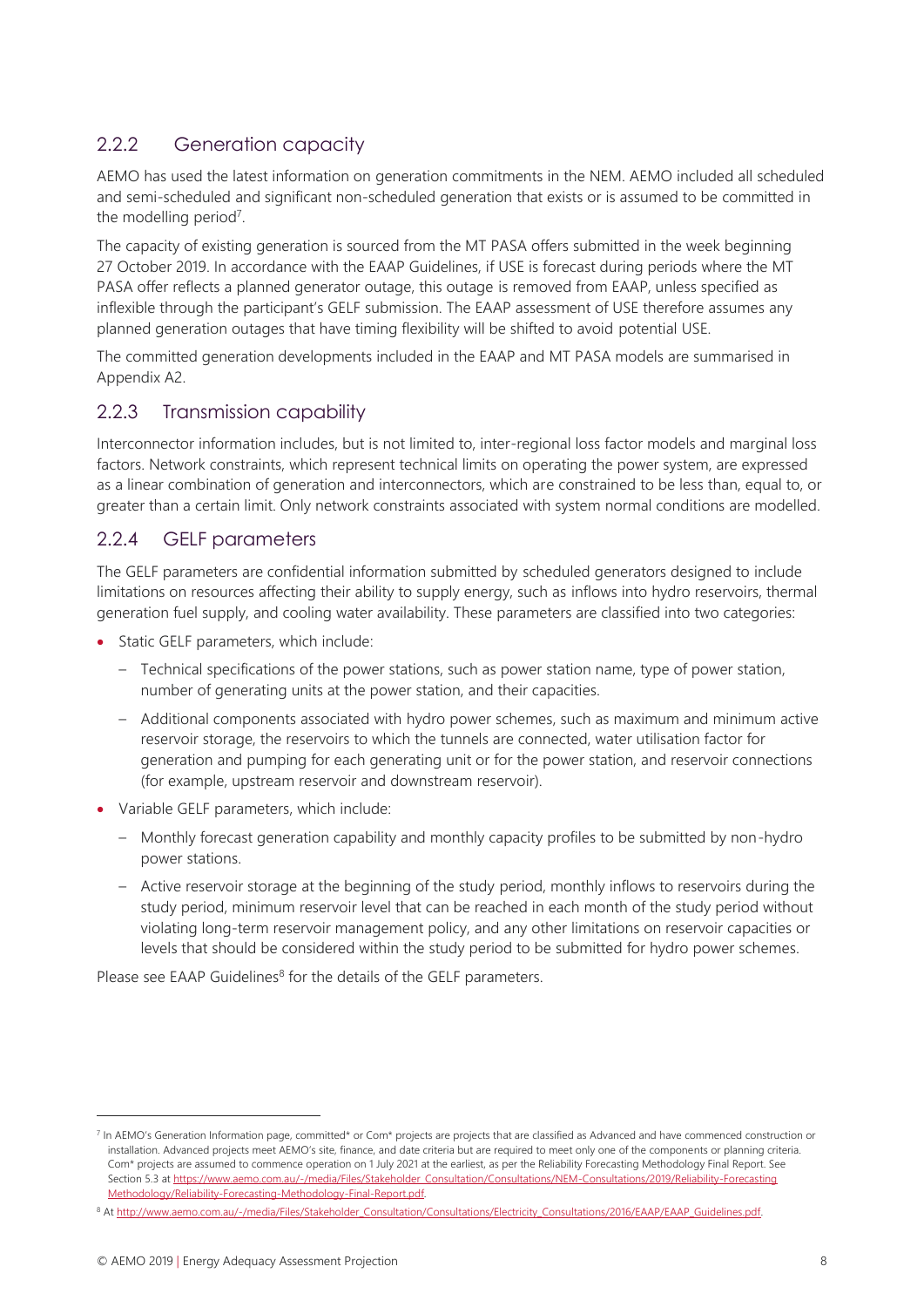# <span id="page-8-0"></span>**3. Results**

#### **Key outcomes**

- The EAAP forecasts a risk of USE in Victoria (and South Australia, due to its level of connection with Victoria) in 2019-20, particularly under peak demand conditions. Based on EAAP methodology, assumptions, and inputs, the expected level of USE is below the reliability standard in all rainfall scenarios.
- Due to use of slightly different input assumptions, the EAAP forecast of USE is below the forecast in the 2019 ESOO, and current MT PASA forecasts. EAAP does not consider the risk of delays to the return to service of the Loy Yang A and Mortlake units and assumes that all eight units of Torrens Island are made available this summer. Further, it assumes that flexible outages submitted in MT PASA can be rescheduled if need be.
- However, supply scarcity risks remain this summer under extreme temperatures conducive of 10% POE demand conditions, particularly given recent unreliable performance of some brown coal generators in Victoria, and the risk of bushfires which can impact the power system by reducing transmission capacity.
	- The Bureau of Meteorology (BoM) is forecasting greater than 80% chance of above median maximum temperatures across the NEM for December to February this summer<sup>9</sup>.
	- If 10% POE demand conditions were to be realised this summer, the EAAP short-term rainfall scenario projects expected USE of 0.0032% in Victoria, above the reliability standard.
- Based on the information provided by participants, the direct impact of drought conditions on mainland reservoir levels is unlikely to materially affect reliability in the coming summer, even if low hydro inflow conditions continue.
- Although some risk of supply shortfalls also exists in New South Wales this summer, the level of USE is below the reliability standard. Negligible USE is observed in Queensland or Tasmania.
- The limitations on fuel supply that have been provided by participants do not have a significant impact on the level of USE in any region. The fuel limitations submitted by participants are generally over longer periods, such as annual or monthly limits, and, if managed effectively, provide adequate flexibility to allow generation to have fuel available at times of tight supply-demand balance.
- The forecast level of expected USE in New South Wales and Victoria declines slightly in the second year of the modelling horizon under all rainfall scenarios, as a result of more variable renewable energy generation and some relatively small batteries coming online.
- The forecast level of expected USE in South Australia increases in 2020-21 under all rainfall scenarios as a result of Torrens Island A units mothballing after this summer.
	- Note that the temporary diesel generators in South Australia are not included, but may become scheduled generators before the 2020-21 summer period. Their inclusion would help to moderate the impact of the closure of Torrens Island A.

<sup>9</sup> BOM. Climate outlooks – weeks, months and seasons[. http://www.bom.gov.au/climate/outlooks/#/temperature/maximum/median/seasonal/0.](http://www.bom.gov.au/climate/outlooks/#/temperature/maximum/median/seasonal/0) Accessed 25 Nov 2019.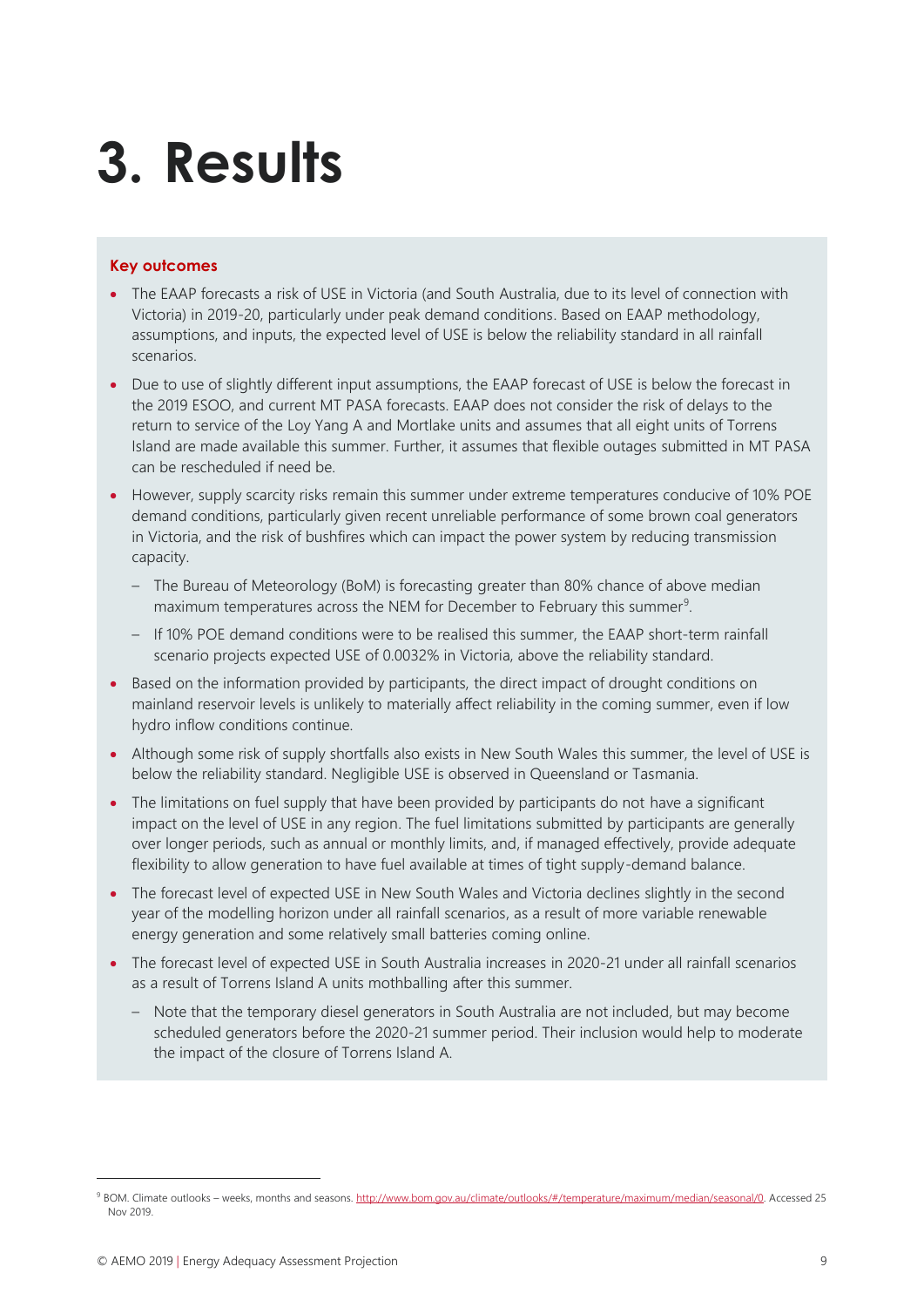## <span id="page-9-0"></span>3.1 EAAP results

The reliability assessment indicates that, under all rainfall scenarios, there is a risk of USE in New South Wales, South Australia, and Victoria over the next two years, mainly during peak summer periods.

This risk is primarily driven by increased vulnerability to climatic conditions such as extended periods of high temperature, corresponding with low wind or solar availability and unplanned generation outages, as already highlighted in the 2019 ESOO<sup>10</sup> and MT PASA<sup>11</sup>. Drought (and energy constraints more generally) is forecast to have a minimal impact on reliability in the two-year outlook, due to the ability of generators to schedule limited energy resources for use at times of highest demand.

It is important to note that this reliability assessment focuses on the impact of energy constraints on expected USE in the next two years in accordance with a methodology and assumptions outlined in the EAAP Guidelines, and does not take into account some of the operational risks that are appropriately considered in the ESOO. Some of these risks are discussed further in sections [3.3](#page-12-0) an[d 3.4.](#page-12-1) Because of this, the levels of USE projected for summer 2019-20 in this EAAP are lower than those forecast in the 2019 ESOO, and mask some of the risks AEMO is actively managing through procurement of RERT this summer.

Furthermore, the EAAP considers that some outages and plant unavailability that are applied in MT PASA are flexible (based on participant GELF submissions) and are therefore required to be removed from periods of high USE risk.

Energy limitations over the next two years are projected to have the following impact on supply adequacy:

- Under all rainfall scenarios:
	- USE is observed in New South Wales, South Australia, and Victoria over the next two years.
	- The region with the biggest risk of USE is Victoria, with the expected level of USE reaching 0.0012% in 2019-20 and 0.0008% in 2020-21. The slight reduction in USE in the second year is due to a minor reduction in peak demand expectations and commitment of new renewable generation.
	- Forecast USE in New South Wales is relatively low, and reduces slightly in 2020-21 due to the commitment of new renewable generation.
	- Forecast USE in South Australia is relatively low in 2019-20, and increases in 2020-21 due to the closure of all four Torrens Island A units.
		- This assessment does not consider equitable load shedding that may spread load shedding pro rata throughout interconnected regions when this would not increase total load shedding, provided interconnector headroom is available. Due to its interconnectedness with Victoria, South Australia may also be at risk of load shedding based on this equitable load shedding principle.
		- This assessment also did not consider the South Australian emergency diesel generators which are expected to be commissioned as scheduled market generators before summer 2020-21.
- Under short-term, long-term, and low average rainfall scenarios:
	- The low rainfall scenario has the highest USE across almost all regions and years. This increase is mostly due to capacity constraints submitted by Victorian hydro generators. However, the impact of low rainfall conditions is not significant (an increase of 0.00017% and 0.00014% in 2019-20 and 2020-21 respectively).
	- The long-term average rainfall has the lowest USE due to less restrictive capacity constraints over the summer months.
	- Inflows and energy limits have very little impact on expected USE, because energy can be moved to periods where it is needed over this timeframe.

<sup>10</sup> A[t https://aemo.com.au/-/media/Files/Electricity/NEM/Planning\\_and\\_Forecasting/NEM\\_ESOO/2019/2019-Electricity-Statement-of-Opportunities.pdf.](https://aemo.com.au/-/media/Files/Electricity/NEM/Planning_and_Forecasting/NEM_ESOO/2019/2019-Electricity-Statement-of-Opportunities.pdf) 11 Further information on MT PASA can be found a[t https://www.aemo.com.au/Electricity/National-Electricity-Market-NEM/Data/Market-Management-](https://www.aemo.com.au/Electricity/National-Electricity-Market-NEM/Data/Market-Management-System-MMS/Projected-Assessment-of-System-Adequacy)[System-MMS/Projected-Assessment-of-System-Adequacy.](https://www.aemo.com.au/Electricity/National-Electricity-Market-NEM/Data/Market-Management-System-MMS/Projected-Assessment-of-System-Adequacy)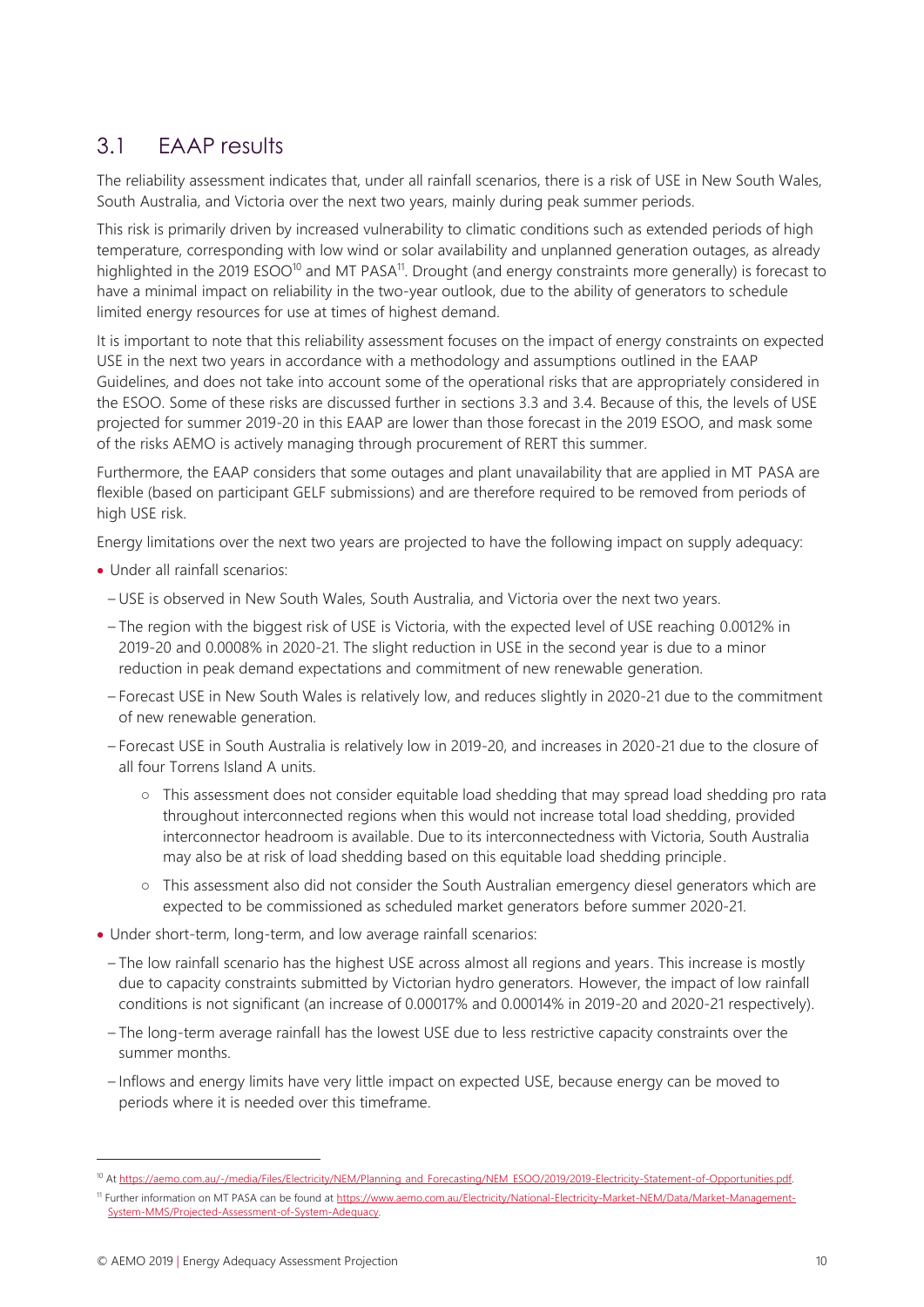• Negligible USE is projected in Queensland and Tasmania across any rainfall scenario over the next two years.

The modelling results show the occurrence of USE generally in the months of December-March, with small amounts of USE also occurring in November 2019 in Victoria and very small amounts over winter (June-August) in New South Wales.

The monthly forecast USE for all regions under the three rainfall scenarios is provided in Appendix A1.

Annual USE outcomes are provided in the following tables and in [Figure 1.](#page-10-1)



#### <span id="page-10-1"></span>**Figure 1 Forecast USE range across all rainfall scenarios**

#### <span id="page-10-0"></span>**Table 1 Forecast USE in low rainfall scenario**

|                        | 2019-20 USE |                          | 2020-21 USE              |                        |  |
|------------------------|-------------|--------------------------|--------------------------|------------------------|--|
|                        | (MWh)       | (% of regional demand)   | (MWh)                    | (% of regional demand) |  |
| <b>New South Wales</b> | 156         | 0.00023%                 | 39 <sup>12</sup>         | 0.00006%               |  |
| Queensland             | ۰           | $\overline{\phantom{a}}$ | $\overline{\phantom{a}}$ | $\qquad \qquad =$      |  |
| South Australia        | 2           | 0.00001%                 | 30                       | 0.00024%               |  |
| <b>Tasmania</b>        | ٠           | $\qquad \qquad =$        | $\overline{\phantom{0}}$ | $\qquad \qquad =$      |  |
| Victoria               | 504         | 0.00116%                 | 360                      | 0.00084%               |  |

<sup>&</sup>lt;sup>12</sup> The USE is marginally lower under the low rainfall conditions in New South Wales than in the short-term average scenario. This is largely the result of variability in USE outcomes across iterations between the two scenarios which is more noticeable when the expected level of USE is a low value.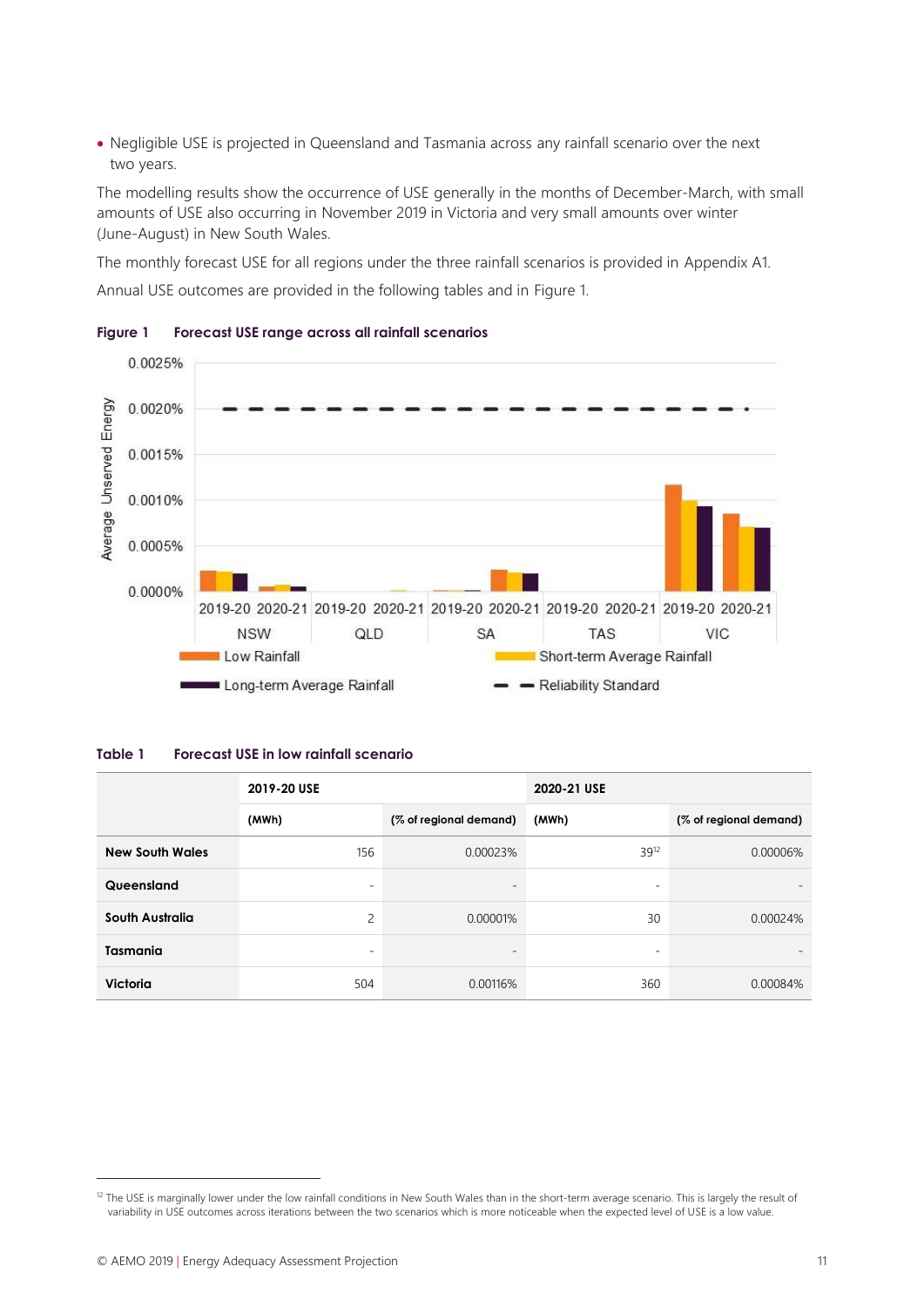#### <span id="page-11-1"></span>**Table 2 USE in short-term average rainfall scenario**

|                        | 2019-20 USE              |                          | 2020-21 USE              |                          |  |
|------------------------|--------------------------|--------------------------|--------------------------|--------------------------|--|
|                        | (MWh)                    | (% of regional demand)   | (MWh)                    | (% of regional demand)   |  |
| <b>New South Wales</b> | 151                      | 0.00022%                 | 52                       | 0.00008%                 |  |
| Queensland             | $\overline{\phantom{a}}$ | $\overline{\phantom{a}}$ | ۰                        | $\overline{\phantom{0}}$ |  |
| South Australia        | 2                        | 0.00002%                 | 26                       | 0.00020%                 |  |
| <b>Tasmania</b>        | $\overline{\phantom{a}}$ | $\overline{\phantom{a}}$ | $\overline{\phantom{a}}$ | $\qquad \qquad =$        |  |
| <b>Victoria</b>        | 431                      | 0.00099%                 | 300                      | 0.00070%                 |  |

<span id="page-11-2"></span>

| Table 3 | Forecast USE in long-term average rainfall scenario |  |  |
|---------|-----------------------------------------------------|--|--|
|---------|-----------------------------------------------------|--|--|

|                        | 2019-20 USE              |                           | 2020-21 USE              |                           |  |
|------------------------|--------------------------|---------------------------|--------------------------|---------------------------|--|
|                        | (MWh)                    | (% of regional<br>demand) | (MWh)                    | (% of regional<br>demand) |  |
| <b>New South Wales</b> | 138                      | 0.00020%                  | 39                       | 0.00006%                  |  |
| Queensland             | ٠                        | $\overline{\phantom{a}}$  | $\overline{\phantom{a}}$ |                           |  |
| South Australia        | $\overline{c}$           | 0.00002%                  | 26                       | 0.00021%                  |  |
| <b>Tasmania</b>        | $\overline{\phantom{a}}$ | $\overline{\phantom{0}}$  | $\overline{\phantom{a}}$ | $\overline{\phantom{a}}$  |  |
| Victoria               | 406                      | 0.00094%                  | 301                      | 0.00070%                  |  |

### <span id="page-11-0"></span>3.2 Differences between EAAP and MT PASA

AEMO administers three processes to assess NEM reliability against the reliability standard that focus on a two-year planning horizon:

- EAAP, to forecast USE for capacity and energy constrained scenarios, with a particular focus on the impact of water shortages during drought conditions, or thermal generation fuel supply or cooling water limitations.
- MT PASA, to forecast possible capacity shortfalls incorporating scheduled generation and transmission outages.
- ESOO, to forecast capacity or energy shortfalls over the next 10 years and as the basis for the application of the Retailer Reliability Obligation (RRO).

These processes adopt similar modelling approaches, but use slightly different inputs, reflecting their different purposes and frequency of projections. The main difference between EAAP and MT PASA is that the EAAP is assessed under a range of predefined energy scenarios and is published at least once every 12 months, whereas the MT PASA is based on participants' best expectation of generation availability and is published on a weekly basis.

The MT PASA is an operational planning tool that informs market participants of tight supply conditions and allows them to reschedule planned generation outages to avoid potential supply shortfalls.

The EAAP, on the other hand, assumes that generation and transmission outages will be rescheduled to avoid load shedding unless participants have indicated that the timing of these outages is inflexible.

The similarities and differences of the two processes are described in more detail in the RSIG.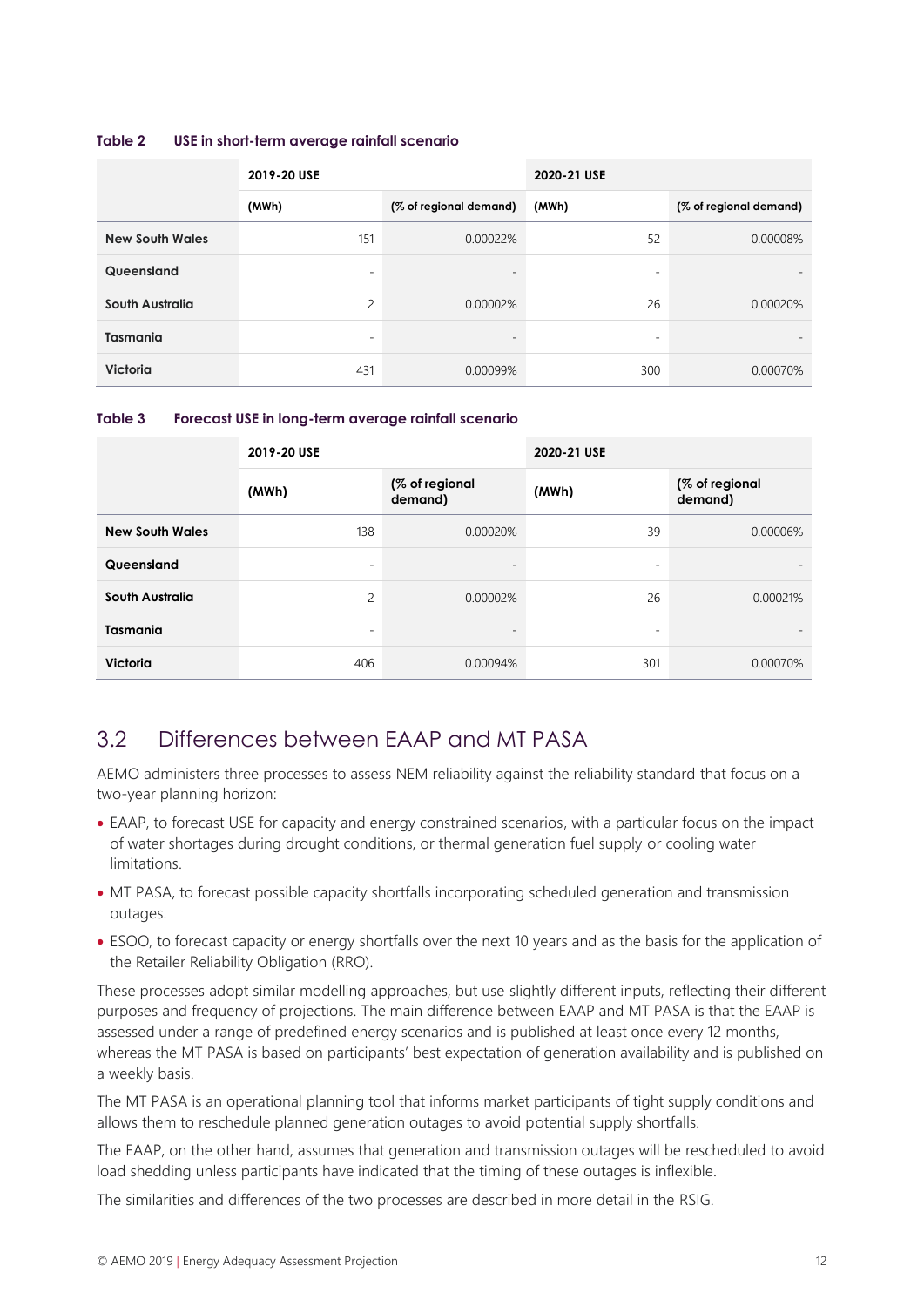### 3.2.1 MT PASA projections

The most recent MT PASA result (published on 26 November 2019) shows higher USE than this EAAP Update for the following reasons:

- MT PASA incorporates the impact of transmission outages according to the Network Outage Schedule (NOS), while the EAAP model assumes system normal conditions, assuming any outage can be rescheduled to avoid capacity shortfalls.
- The MT PASA outcomes include the impact of scheduled generation outages which may be flexible. In EAAP modelling, any flexible outages that occur during periods with observed USE are removed. Generation may be unavailable in MT PASA, due to recall times that exceed the required 24 hours, but be considered available for the purpose of EAAP.

## <span id="page-12-0"></span>3.3 Differences between EAAP and ESOO

The NEM ESOO also provides a reliability forecast to cover the next 10 years that uses a similar methodology to that used in the EAAP. The primary difference between the forecasts is that the EAAP focuses on the impact of low rainfall conditions and other energy limitations on reliability. The similarities and differences of the two processes are described in more detail in the RSIG.

The USE outcomes provided in the 2019 ESOO for the 2019-20 financial year were higher than these EAAP outcomes. This was mainly due to the following:

- The 2019 ESOO results for 2019-20 considered the possibility of a delayed return to service of Loy Yang A and Mortlake units. The 2019 EAAP did not include these scenarios.
- The EAAP modelling includes the Torrens Island A units that were, at the time of the 2019 ESOO, considered to be mothballed. The 2019 ESOO did provide the results of a sensitivity which included the Torrens Island A units being in service for summer 2019-20.

Since the 2019 ESOO, new generator commitment information has also been updated and used in the November 2019 EAAP. USE outcomes in 2020-21 in the ESOO and EAAP are closely aligned.

## <span id="page-12-1"></span>3.4 Non-fuel related risks to reliable operation of the power system

The EAAP's primary focus is on the impact of energy constraints, particularly those related to low rainfall and drought conditions, on reliability in the next two years.

In addition to energy constraints, there are several other factors which have the potential to lead to elevated risk of USE, especially during summer 2019-20. AEMO continues to observe greater risk of USE due to high impact 'tail risk' events as detailed in the 2019 ESOO.

### 3.4.1 Seasonal forecast and forecast record temperatures heighten risk of USE

There is a heightened risk of USE due to extreme weather events this summer, with the BoM forecasting a very high probability that seasonal maximum temperatures for this summer will exceed median maximum temperature observations<sup>13</sup> (see Figure 2).

Coupled with this, the BoM forecast an increase in the number of days when mean temperature is extreme (above the 99th percentile) with 2019 to date already recording the third highest number of days on record (since 1910).

Higher temperatures can lead to higher demand for electricity, putting a strain on the supply-demand balance and increasing risk of USE. Should 10% POE conditions eventuate, the EAAP short-term rainfall

<sup>&</sup>lt;sup>13</sup> BOM. Climate outlooks – weeks, months and seasons[. http://www.bom.gov.au/climate/outlooks/#/temperature/maximum/median/seasonal/0.](http://www.bom.gov.au/climate/outlooks/#/temperature/maximum/median/seasonal/0) Accessed 25 Nov 2019.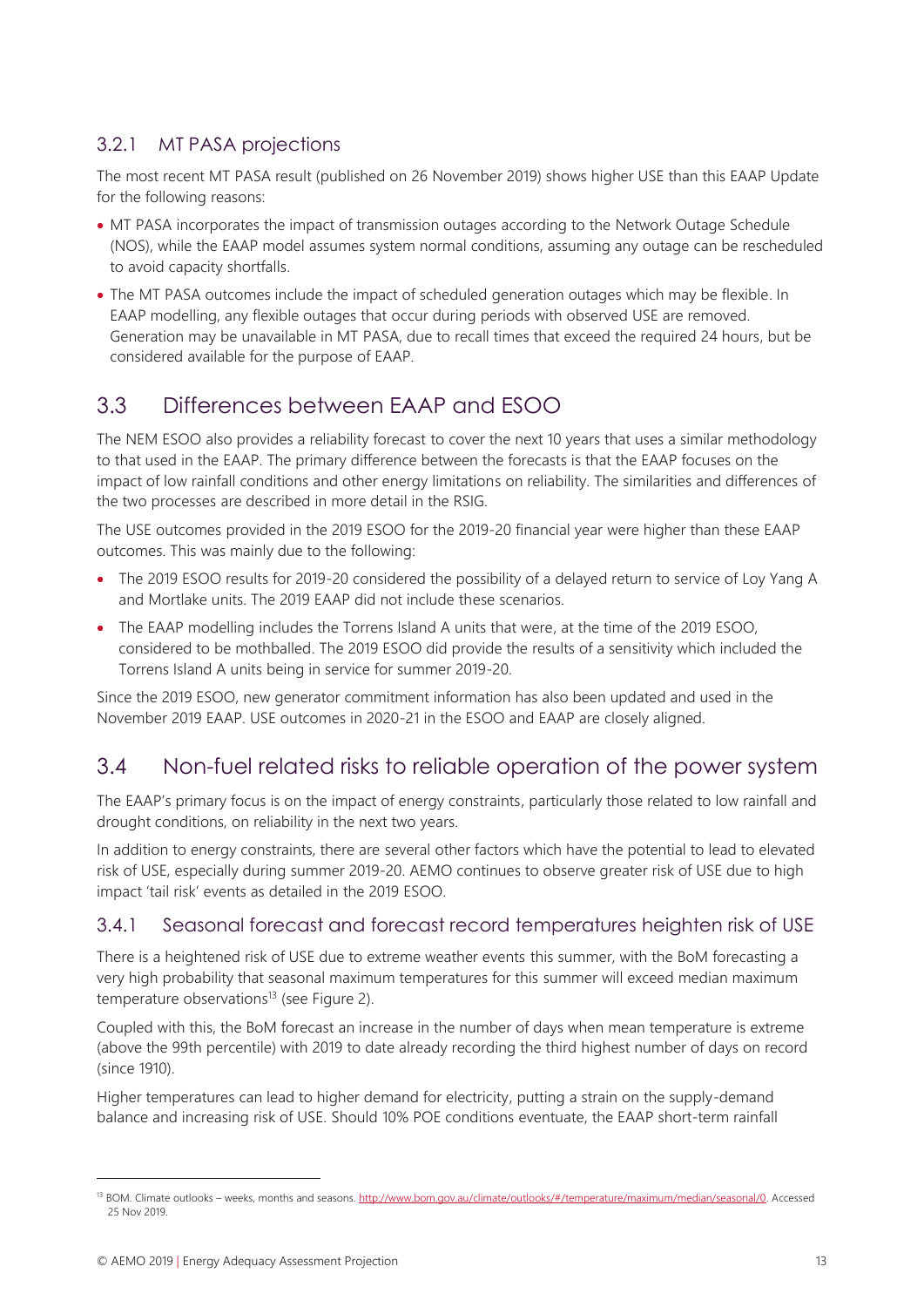scenario projects expected USE of 0.0032%, above the reliability standard. The BoM currently predicts a high probability of exceeding median maximum temperatures for the upcoming summer, see [Figure 2](#page-13-0) below.

Current weather conditions coupled with extended-drought conditions also increase the likelihood of bushfire which can threaten power system reliability by de-rating inter-regional transfer capability during times of high demand.



<span id="page-13-0"></span>**Figure 2 Chance of exceeding median maximum temperature for December 2019 to February 2020**

#### 3.4.2 Increased risk of USE if outages at Mortlake and Loy Yang are extended

As outlined in the 2019 ESOO, the unplanned outages of two major power stations – Loy Yang A2 (500 MW) and Mortlake 2 (259 MW) – increase the risk of USE if the outages extend into Quarter 1 2020. Both units have an announced return to service date in December 2019. Previous analysis by AEMO pointed to likelihood of some extension to the outage periods. With December approaching, both AGL<sup>14</sup> and Origin Energy<sup>15</sup> have publicly expressed confidence that these units will be returned to service on schedule.

The EAAP therefore does not include any extension to outage periods, beyond what is advised by relevant participants in their MT PASA submissions, as per the EAAP Guidelines. Any outage extensions, should they still occur, would increase supply scarcity risk beyond what is forecast in this year's EAAP.

### 3.4.3 Reliability of plant returning to service

Generating units returning to service after extended outages can, on occasion, require an extended re-commissioning process to ensure pre-outage levels of control, stability, and reliability are established.

<sup>14</sup> Se[e https://www.agl.com.au/-/media/aglmedia/documents/about-agl/investors/webcasts-and-presentations/2019/2019investordaypresentation.pdf?la=](https://www.agl.com.au/-/media/aglmedia/documents/about-agl/investors/webcasts-and-presentations/2019/2019investordaypresentation.pdf?la=en&hash=B9D0757D530146268A77117AD4459050) [en&hash=B9D0757D530146268A77117AD4459050.](https://www.agl.com.au/-/media/aglmedia/documents/about-agl/investors/webcasts-and-presentations/2019/2019investordaypresentation.pdf?la=en&hash=B9D0757D530146268A77117AD4459050)

<sup>15</sup> Se[e https://www.originenergy.com.au/content/dam/origin/about/investors-media/origin\\_2019\\_ibd\\_final\\_asx.pdf.](https://www.originenergy.com.au/content/dam/origin/about/investors-media/origin_2019_ibd_final_asx.pdf)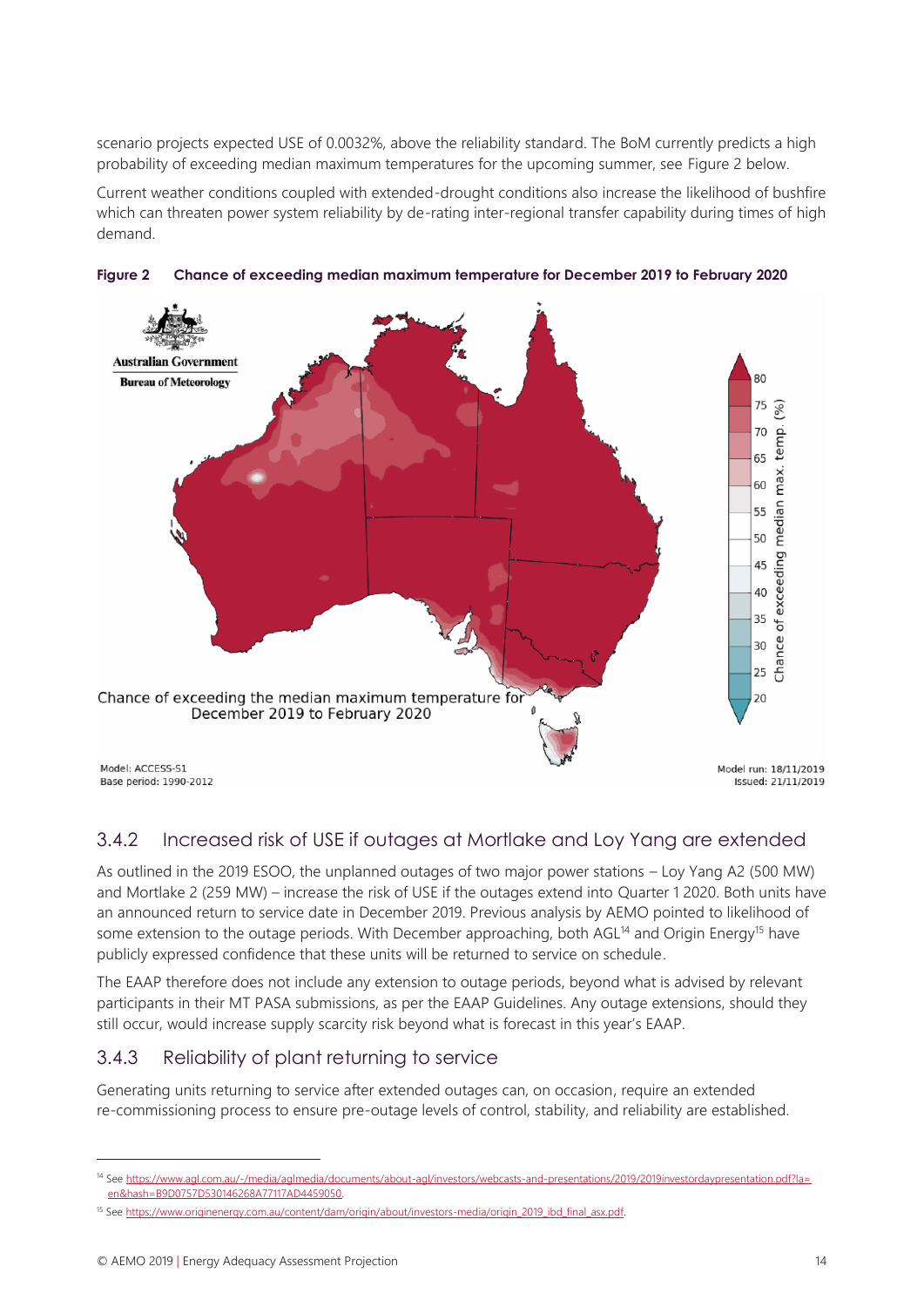If the units returning to service after an extended outage require repeat commitments and de-commitments, or even further periods offline for any length of time during summer, this situation could materially increase the risk of USE.

This risk has not been captured in this EAAP assessment, which is primarily focused on the impacts of energy constraints associated with drought or other fuel restrictions.

#### 3.4.4 Reliable performance of the remainder of the fleet

Financial year-to-date performance trends of some of the NEM baseload fleet, if continued into summer 2019-20, will increase the risk of USE. Victoria is forecast to experience the highest levels of USE of the NEM regions, and is also heavily reliant on the Victorian brown coal fleet to meet demand. In recent years, the average availability factor of the Victorian brown coal fleet has been in decline, with analysis of the last three years of performance showing a 8% reduction in availability when compared to the same period in 2016-17, even after adjusting for the extended outage of Loy Yang A2. If the extended outage of Loy Yang A2 was also included in this assessment, availability year-to-date would be at 78% which is an 18% reduction compared to 2016-17.



<span id="page-14-0"></span>**Figure 3 Availability of the current Victorian brown coal fleet (1 July to 18 November, FY16 to date)**

Current Year (incl LYA2 unavailability)

& Current Year (excl LYA2 unavailability)

Note: Current Victorian brown coal fleet refers to Loy Yang A, Loy Yang B and Yallourn power stations. Analysis based on market availability.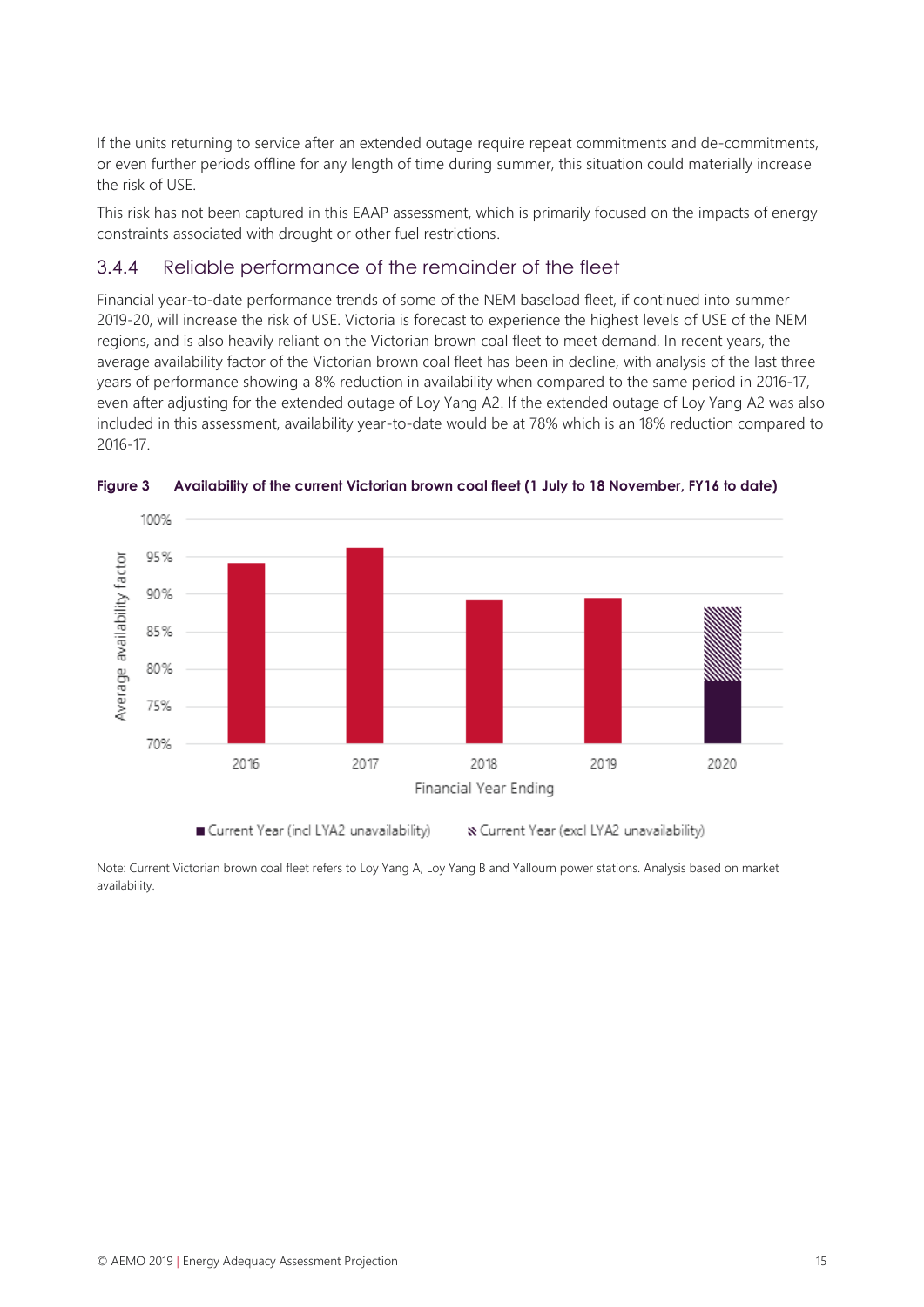# <span id="page-15-0"></span>**A1. Detailed results**

The tables below show the monthly USE in each of the rainfall scenarios modelled.

| Month         | <b>New South Wales</b> | Queensland | South Australia | <b>Tasmania</b> | Victoria |
|---------------|------------------------|------------|-----------------|-----------------|----------|
| Oct-19        | $0.0\,$                | $0.0\,$    | $0.0\,$         | $0.0\,$         | $0.0\,$  |
| <b>Nov-19</b> | $0.0\,$                | $0.0\,$    | $0.0\,$         | 0.0             | 3.1      |
| <b>Dec-19</b> | 53.8                   | $0.0\,$    | $0.0\,$         | $0.0\,$         | 0.2      |
| <b>Jan-20</b> | 55.9                   | $0.0\,$    | $0.8^{16}$      | $0.0\,$         | 410.1    |
| Feb-20        | 46.4                   | $0.0\,$    | $0.8\,$         | $0.0\,$         | 86.7     |
| <b>Mar-20</b> | $0.0\,$                | $0.0\,$    | $0.0\,$         | $0.0\,$         | 3.6      |
| Apr-20        | $0.0\,$                | $0.0\,$    | $0.0\,$         | $0.0\,$         | $0.0\,$  |
| <b>May-20</b> | $0.0\,$                | $0.0\,$    | $0.0\,$         | $0.0\,$         | $0.0\,$  |
| <b>Jun-20</b> | $0.0\,$                | $0.0\,$    | $0.0\,$         | $0.0\,$         | $0.0\,$  |
| $Jul-20$      | $0.0\,$                | $0.0\,$    | $0.0\,$         | $0.0\,$         | $0.0\,$  |
| Aug-20        | $0.0\,$                | $0.0\,$    | $0.0\,$         | $0.0\,$         | $0.0\,$  |
| Sep-20        | $0.0\,$                | $0.0\,$    | $0.0\,$         | $0.0\,$         | $0.0\,$  |
| <b>Oct-20</b> | $0.0\,$                | $0.0\,$    | $0.0\,$         | $0.0\,$         | $0.0\,$  |
| <b>Nov-20</b> | $0.0\,$                | $0.0\,$    | $0.0\,$         | $0.0\,$         | $0.0\,$  |
| <b>Dec-20</b> | $11.0$                 | $0.0\,$    | $0.0\,$         | $0.0\,$         | $0.0\,$  |
| <b>Jan-21</b> | $7.8\,$                | $0.0\,$    | 21.5            | $0.0\,$         | 264.5    |
| Feb-21        | 19.4                   | $0.0\,$    | 8.2             | $0.0\,$         | 93.5     |
| <b>Mar-21</b> | $1.1\,$                | $0.0\,$    | $0.0\,$         | $0.0\,$         | 2.4      |
| Apr-21        | $0.0\,$                | $0.0\,$    | $0.0\,$         | $0.0\,$         | $0.0\,$  |
| <b>May-21</b> | $0.0\,$                | $0.0\,$    | $0.0\,$         | 0.0             | $0.0\,$  |
| <b>Jun-21</b> | $0.0\,$                | $0.0\,$    | $0.0\,$         | 0.0             | $0.0\,$  |
| $Jul-21$      | 0.1                    | $0.0\,$    | $0.0\,$         | $0.0\,$         | $0.0\,$  |
| Aug-21        | $0.0\,$                | $0.0\,$    | $0.0\,$         | $0.0\,$         | $0.0\,$  |
| $Sep-21$      | $0.0\,$                | $0.0\,$    | $0.0\,$         | $0.0\,$         | $0.0\,$  |

#### <span id="page-15-1"></span>**Table 4 Monthly forecast USE in low rainfall scenario, MWh**

<sup>&</sup>lt;sup>16</sup> The USE is marginally lower under the low rainfall conditions in South Australia than in the short-term average scenario. This is largely the result of variability in USE outcomes across iterations between the two scenarios which is more noticeable when the expected level of USE is a low value.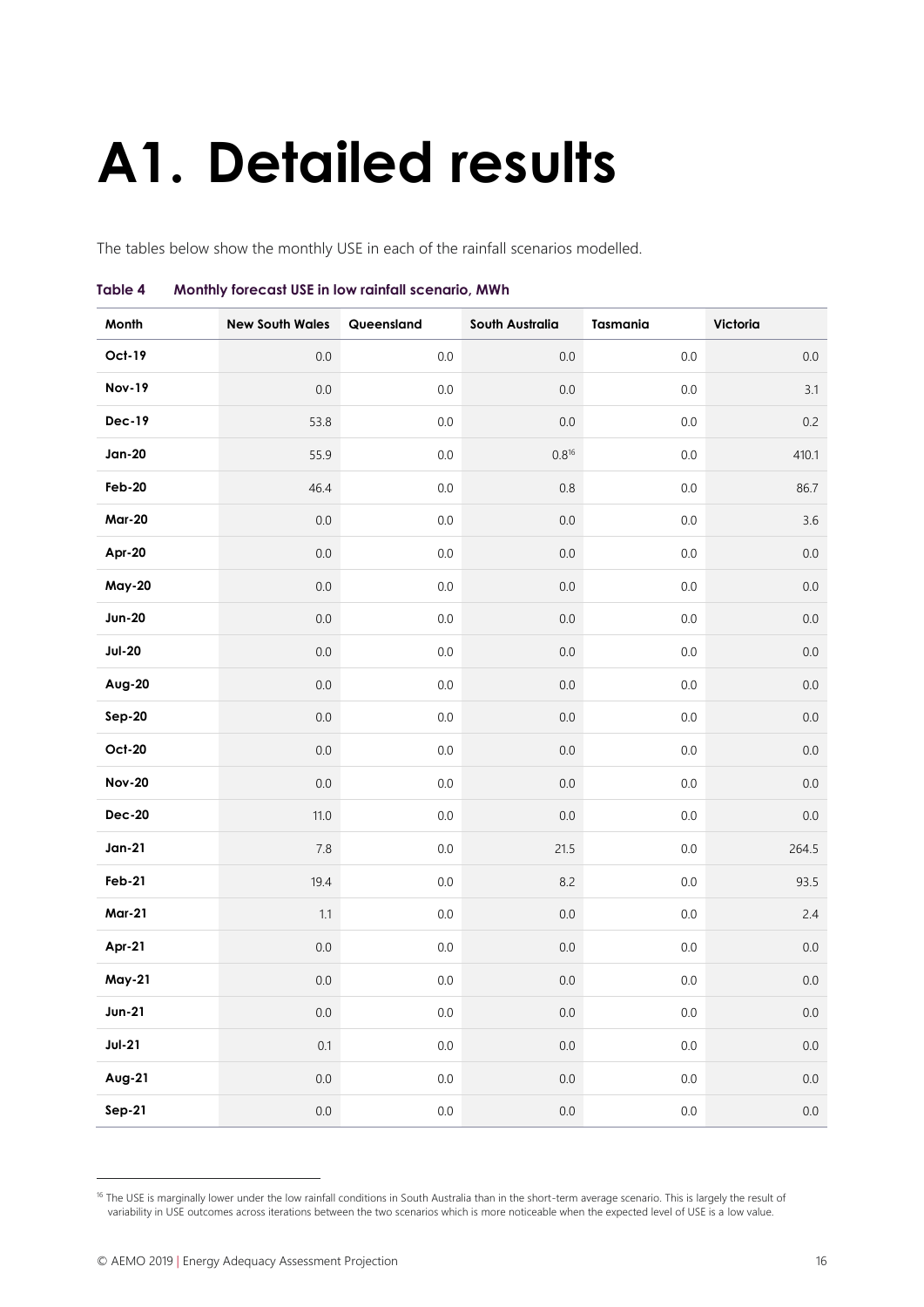| Month         | <b>New South Wales</b> | Queensland | South Australia | <b>Tasmania</b> | Victoria |
|---------------|------------------------|------------|-----------------|-----------------|----------|
| Oct-19        | 0.0                    | 0.0        | $0.0\,$         | 0.0             | $0.0\,$  |
| <b>Nov-19</b> | $0.0\,$                | 0.0        | $0.0\,$         | $0.0\,$         | $1.7\,$  |
| <b>Dec-19</b> | 54.7                   | 0.0        | $0.0\,$         | $0.0\,$         | 0.4      |
| <b>Jan-20</b> | 56.9                   | 0.0        | $1.5\,$         | $0.0\,$         | 339.3    |
| Feb-20        | 39.2                   | 0.0        | $0.7\,$         | $0.0\,$         | 84.4     |
| <b>Mar-20</b> | $0.0\,$                | 0.0        | $0.0\,$         | $0.0\,$         | 5.3      |
| Apr-20        | $0.0\,$                | 0.0        | $0.0\,$         | $0.0\,$         | $0.0\,$  |
| <b>May-20</b> | $0.0\,$                | 0.0        | $0.0\,$         | $0.0\,$         | $0.0\,$  |
| <b>Jun-20</b> | $0.0\,$                | 0.0        | $0.0\,$         | 0.0             | $0.0\,$  |
| $Jul-20$      | 0.1                    | 0.0        | $0.0\,$         | $0.0\,$         | $0.0\,$  |
| Aug-20        | 0.0                    | 0.0        | $0.0\,$         | $0.0\,$         | $0.0\,$  |
| Sep-20        | $0.0\,$                | 0.0        | $0.0\,$         | $0.0\,$         | $0.0\,$  |
| <b>Oct-20</b> | $0.0\,$                | 0.0        | $0.0\,$         | $0.0\,$         | $0.0\,$  |
| <b>Nov-20</b> | $0.0\,$                | 0.0        | $0.0\,$         | $0.0\,$         | $0.0\,$  |
| <b>Dec-20</b> | 13.5                   | 0.0        | $0.0\,$         | $0.0\,$         | $0.0\,$  |
| $Jan-21$      | 13.1                   | 0.0        | 18.2            | $0.0\,$         | 230.0    |
| <b>Feb-21</b> | 21.9                   | 0.0        | 7.4             | $0.0\,$         | 69.5     |
| <b>Mar-21</b> | 3.4                    | 0.0        | $0.0\,$         | $0.0\,$         | $1.0\,$  |
| Apr-21        | $0.0\,$                | 0.0        | $0.0\,$         | $0.0\,$         | $0.0\,$  |
| <b>May-21</b> | $0.0\,$                | 0.0        | $0.0\,$         | $0.0\,$         | $0.0\,$  |
| <b>Jun-21</b> | $0.2\,$                | $0.0\,$    | $0.0\,$         | 0.0             | $0.0\,$  |
| $Jul-21$      | $0.0\,$                | 0.0        | $0.0\,$         | $0.0\,$         | $0.0\,$  |
| Aug-21        | $0.0\,$                | 0.0        | $0.0\,$         | $0.0\,$         | $0.0\,$  |
| <b>Sep-21</b> | $0.0\,$                | $0.0\,$    | $0.0\,$         | 0.0             | 0.0      |

#### <span id="page-16-0"></span>**Table 5 Monthly forecast USE in short-term average rainfall scenario, MWh**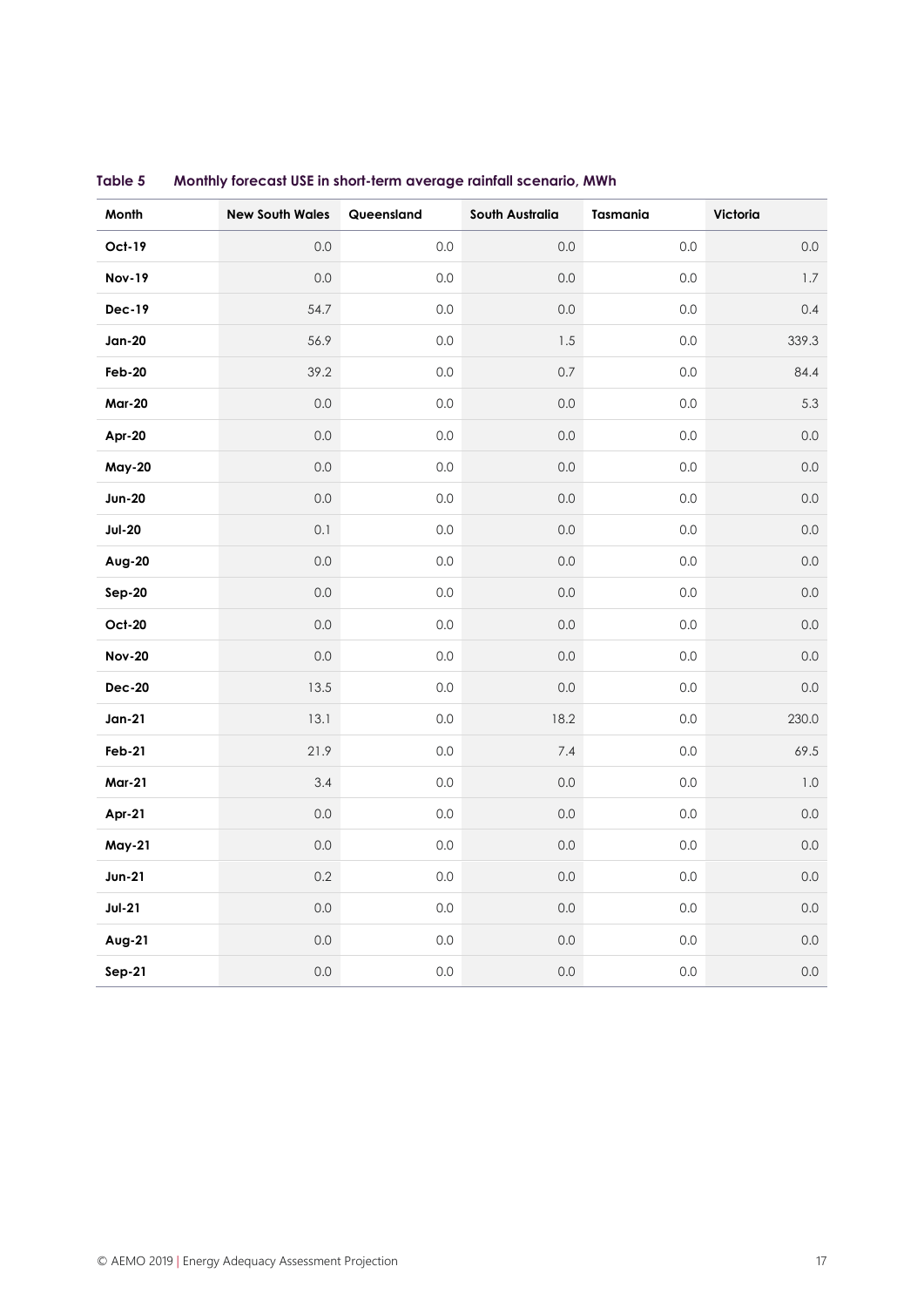| Month         | <b>New South Wales</b> | Queensland | South Australia | Tasmania | Victoria |
|---------------|------------------------|------------|-----------------|----------|----------|
| Oct-19        | 0.0                    | 0.0        | 0.0             | 0.0      | $0.0\,$  |
| <b>Nov-19</b> | 0.0                    | 0.0        | 0.0             | 0.0      | 0.9      |
| <b>Dec-19</b> | 37.7                   | $0.0\,$    | 0.0             | $0.0\,$  | $0.0\,$  |
| $Jan-20$      | 44.2                   | 0.0        | $1.7\,$         | 0.0      | 313.7    |
| Feb-20        | 55.5                   | $0.0\,$    | $0.7\,$         | $0.0\,$  | 85.6     |
| <b>Mar-20</b> | $0.0\,$                | $0.0\,$    | 0.0             | $0.0\,$  | $6.2\,$  |
| Apr-20        | $0.0\,$                | 0.0        | 0.0             | 0.0      | $0.0\,$  |
| <b>May-20</b> | $0.0\,$                | $0.0\,$    | 0.0             | 0.0      | $0.0\,$  |
| <b>Jun-20</b> | $0.0\,$                | $0.0\,$    | $0.0\,$         | $0.0\,$  | $0.0\,$  |
| $Jul-20$      | $0.2\,$                | 0.0        | $0.0\,$         | 0.0      | $0.0\,$  |
| Aug-20        | $0.0\,$                | $0.0\,$    | 0.0             | $0.0\,$  | $0.0\,$  |
| Sep-20        | $0.0\,$                | $0.0\,$    | 0.0             | $0.0\,$  | $0.0\,$  |
| <b>Oct-20</b> | $0.0\,$                | $0.0\,$    | $0.0\,$         | $0.0\,$  | $0.0\,$  |
| <b>Nov-20</b> | $0.0\,$                | $0.0\,$    | $0.0\,$         | $0.0\,$  | $0.0\,$  |
| <b>Dec-20</b> | 13.1                   | $0.0\,$    | $0.0\,$         | $0.0\,$  | $0.0\,$  |
| $Jan-21$      | 12.9                   | $0.0\,$    | 19.2            | $0.0\,$  | 223.9    |
| Feb-21        | 12.0                   | 0.0        | 6.6             | $0.0\,$  | 75.1     |
| <b>Mar-21</b> | $0.8\,$                | $0.0\,$    | $0.0\,$         | $0.0\,$  | $1.7$    |
| Apr-21        | $0.0\,$                | $0.0\,$    | $0.0\,$         | $0.0\,$  | $0.0\,$  |
| <b>May-21</b> | $0.0\,$                | $0.0\,$    | $0.0\,$         | $0.0\,$  | $0.0\,$  |
| $Jun-21$      | $0.0\,$                | $0.0\,$    | 0.0             | $0.0\,$  | $0.0\,$  |
| $Jul-21$      | $0.0\,$                | $0.0\,$    | $0.0\,$         | $0.0\,$  | $0.0\,$  |
| Aug-21        | $0.1\,$                | $0.0\,$    | $0.0\,$         | 0.0      | $0.0\,$  |
| $Sep-21$      | $0.0\,$                | $0.0\,$    | 0.0             | 0.0      | $0.0\,$  |

<span id="page-17-0"></span>**Table 6 Monthly forecast USE in long-term average rainfall scenario, MWh**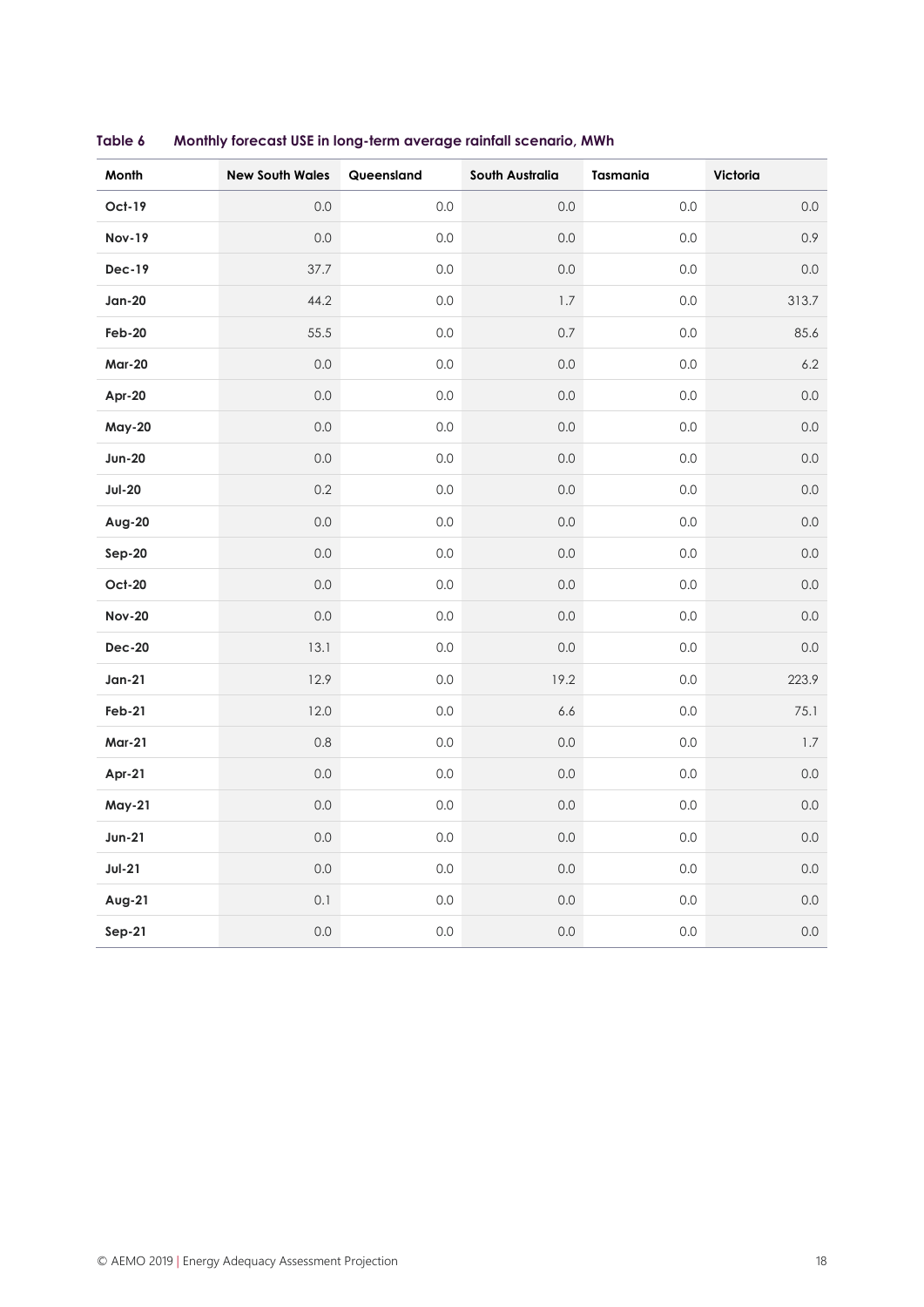# <span id="page-18-0"></span>**A2. Generation developments**

Table 7 below shows the new generation developments included in the EAAP model in all scenarios. Some generators have holding point constraints applied, so may not be able to reach their maximum capacity at the dates given.

| Project                                   | Region     | <b>Fuel Type</b> | <b>Unit status</b> | Nameplate<br>capacity<br>(MW) | Full<br>commercial<br>use date |
|-------------------------------------------|------------|------------------|--------------------|-------------------------------|--------------------------------|
| Barker Inlet Power Station                | <b>SA</b>  | Natural Gas      | Committed          | 210                           | Dec 2019                       |
| Bomen Solar Farm                          | <b>NSW</b> | Solar            | Committed          | 121                           | Apr 2020                       |
| Bulgana Green Power Hub - BESS            | <b>VIC</b> | Battery          | Committed          | 20                            | Jan 2020                       |
| Bulgana Green Power Hub - Wind Farm       | <b>VIC</b> | Wind             | Committed          | 204                           | Jan 2020                       |
| Bungala Two Solar Farm                    | SA         | Solar            | Committed          | 110                           | Mar 2020                       |
| Cattle Hill Wind Farm                     | <b>TAS</b> | Wind             | Committed          | 144                           | Mar 2020                       |
| Cherry Tree Wind Farm                     | <b>VIC</b> | Wind             | Committed          | 58                            | Jun 2020                       |
| Cohuna Solar Farm                         | <b>VIC</b> | Solar            | Committed*         | 27                            | Jul 2021                       |
| Coopers Gap Wind Farm                     | <b>QLD</b> | Wind             | Committed          | 453                           | Jul 2020                       |
| Crudine Range Wind Farm                   | <b>NSW</b> | Wind             | Committed          | 138                           | Sep 2020                       |
| Darlington Point Solar Farm               | <b>NSW</b> | Solar            | Committed          | 275                           | Apr 2020                       |
| Dundonnell Wind Farm                      | <b>VIC</b> | Wind             | Committed          | 336                           | Jul 2020                       |
| Finley Solar Farm                         | <b>NSW</b> | Solar            | Committed          | 133                           | Nov 2019                       |
| Goonumbla Solar Farm                      | <b>NSW</b> | Solar            | Committed          | 70                            | May 2020                       |
| Granville Harbour Wind Farm               | <b>TAS</b> | Wind             | Committed          | 112                           | May 2020                       |
| Kennedy Energy Park - Phase 1 - Solar     | <b>QLD</b> | Solar            | Committed*         | 15                            | Jul 2021                       |
| Kennedy Energy Park - Phase 1 - Wind      | <b>QLD</b> | Wind             | Committed*         | 43                            | Jul 2021                       |
| Kiamal Solar Farm - Stage 1               | <b>VIC</b> | Solar            | Committed*         | 200                           | Jul 2021                       |
| Lal Lal Wind Energy Facility - Elaine end | <b>VIC</b> | Wind             | Committed          | 84                            | Feb 2020                       |
| Lal Lal Wind Energy Facility - Yendon end | <b>VIC</b> | Wind             | Committed          | 144                           | Dec 2019                       |
| Limondale Solar Farm 1                    | <b>NSW</b> | Solar            | Committed          | 220                           | May 2020                       |
| Limondale Solar Farm 2                    | <b>NSW</b> | Solar            | Committed          | 29                            | Dec 2019                       |

#### <span id="page-18-1"></span>**Table 7 New generation developments**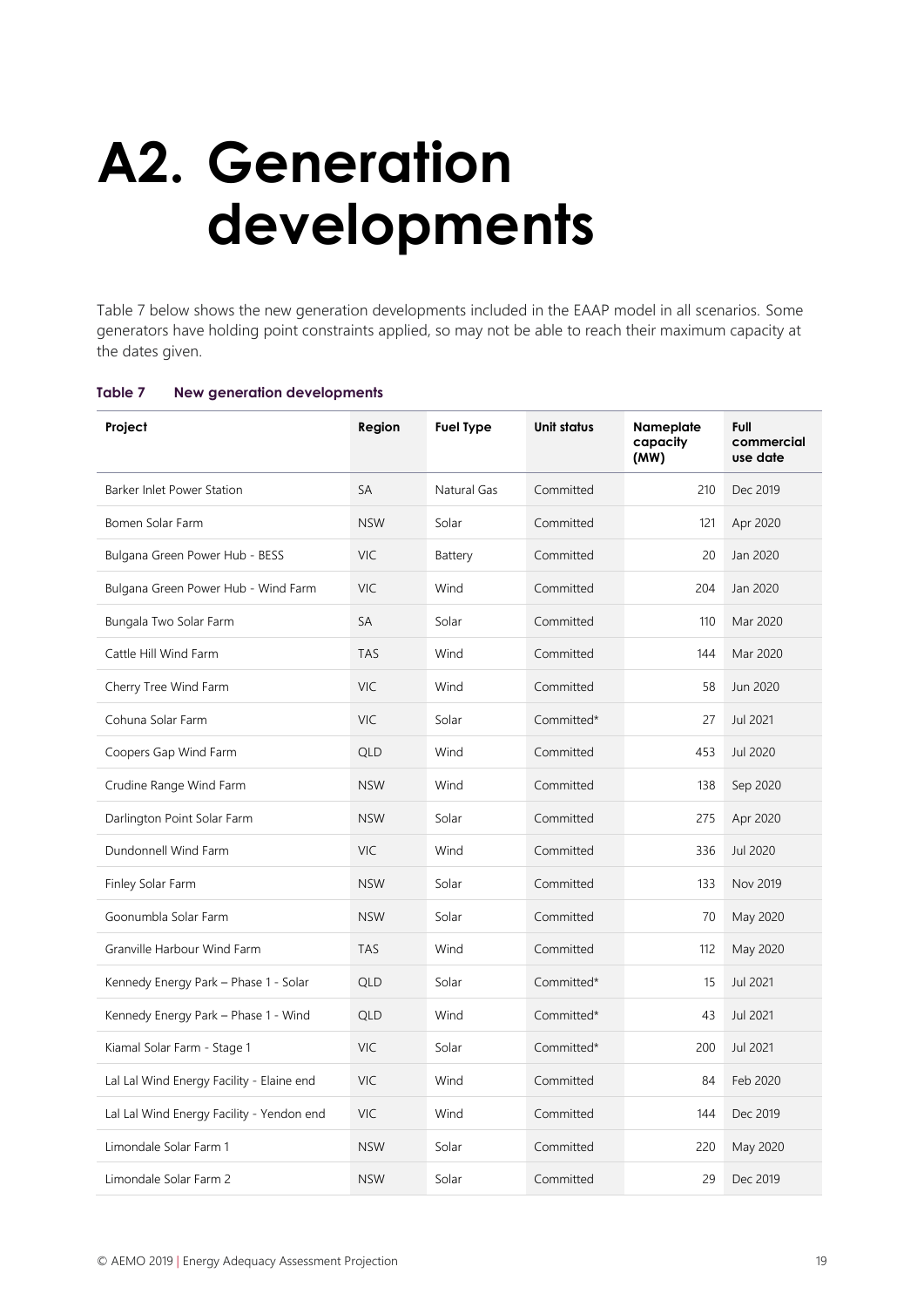| Project                         | Region     | <b>Fuel Type</b> | Unit status | Nameplate<br>capacity<br>(MW) | Full<br>commercial<br>use date |
|---------------------------------|------------|------------------|-------------|-------------------------------|--------------------------------|
| Lincoln Gap Wind Farm - stage 2 | <b>SA</b>  | Wind             | Committed   | 86                            | Aug 2020                       |
| Maryrorough Solar Farm          | <b>QLD</b> | Solar            | Committed   | 35                            | Mar 2020                       |
| Molong Solar Farm               | <b>NSW</b> | Solar            | Committed   | 30                            | Nov 2020                       |
| Moorabool Wind Farm             | <b>VIC</b> | Wind             | Committed   | 312                           | Apr 2020                       |
| Murra Warra Wind Farm - stage 1 | <b>VIC</b> | Wind             | Committed   | 226                           | Jan 2020                       |
| Nevertire Solar Farm            | <b>NSW</b> | Solar            | Committed   | 105                           | Jan 2020                       |
| Oakey 2 Solar Farm              | <b>QLD</b> | Solar            | Committed   | 55                            | Dec 2019                       |
| Stockyard Hill Wind Farm        | <b>VIC</b> | Wind             | Committed   | 511                           | May 2020                       |
| Sunraysia Solar Farm            | <b>NSW</b> | Solar            | Committed   | 200                           | Jan 2020                       |
| Warwick Solar Farm              | <b>QLD</b> | Solar            | Committed   | 64                            | Jun 2020                       |
| Winton Solar Farm               | <b>VIC</b> | Solar            | Committed   | 74                            | Jan 2021                       |
| Yarranlea Solar Farm            | <b>QLD</b> | Solar            | Committed   | 103                           | Mar 2020                       |
| Yatpool Solar Farm              | <b>VIC</b> | Solar            | Committed   | 81                            | Dec 2019                       |

\* Committed\* projects have been delayed until July 2021.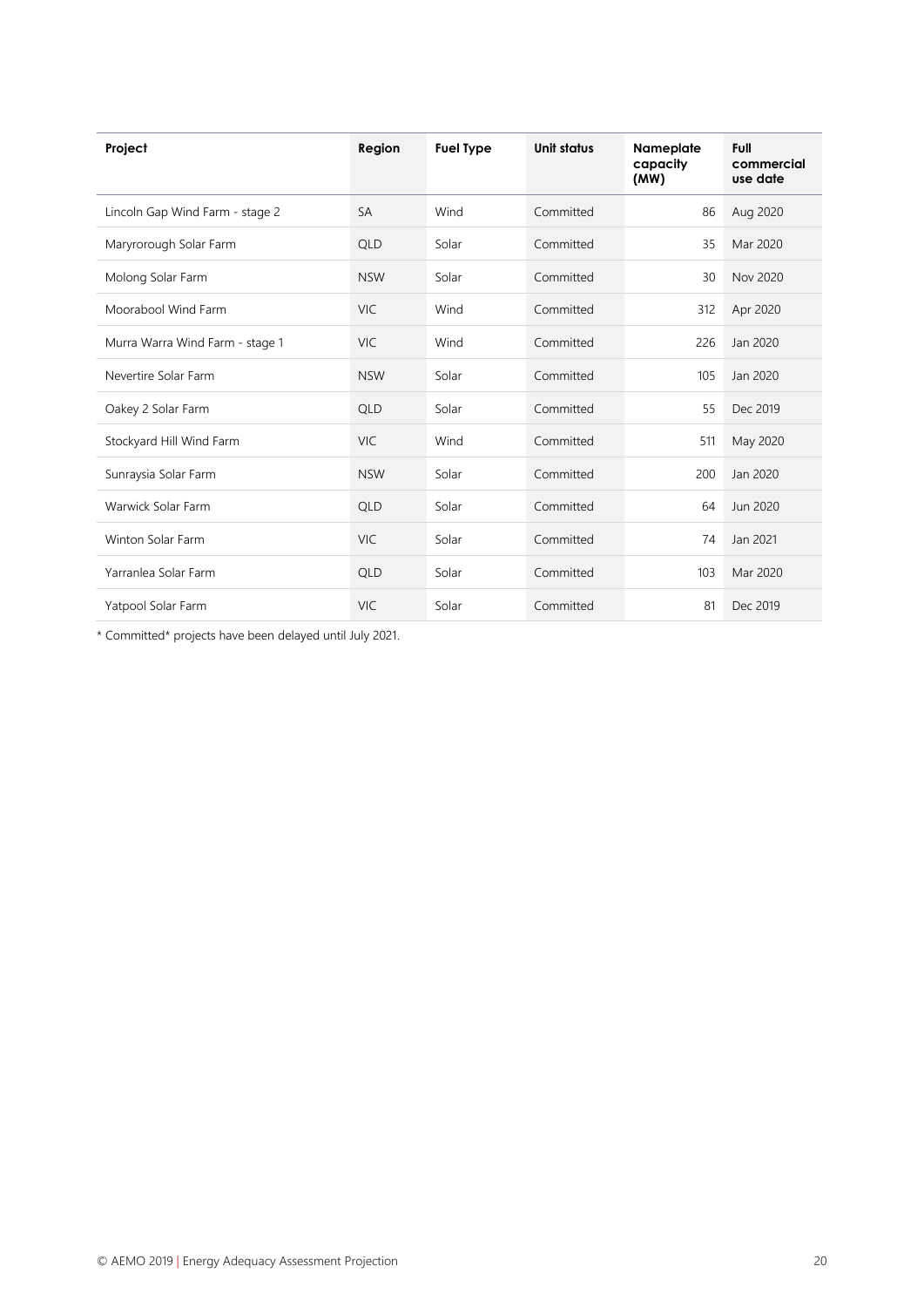# <span id="page-20-0"></span>**Measures and abbreviations**

# **Measures**

| Abbreviation | Unit of measure |
|--------------|-----------------|
| <b>MW</b>    | Megawatts       |
| <b>MWh</b>   | Megawatt hours  |

## **Abbreviations**

| Abbreviation<br><b>Expanded name</b>                                  |  |
|-----------------------------------------------------------------------|--|
| <b>AEMO</b><br>Australian Energy Market Operator                      |  |
| <b>EAAP</b><br>Energy Adequacy Assessment Projection                  |  |
| <b>ESOO</b><br>Electricity Statement of Opportunities                 |  |
| <b>GELF</b><br>Generator Energy Limitation Framework                  |  |
| <b>MT PASA</b><br>Medium Term Projected Assessment of System Adequacy |  |
| <b>NEM</b><br>National Electricity Market                             |  |
| <b>NER</b><br>National Electricity Rules                              |  |
| <b>POE</b><br>Probability of Exceedance                               |  |
| PV<br>Photovoltaic                                                    |  |
| <b>RERT</b><br>Reliability and Emergency Reserve Trader               |  |
| <b>RRO</b><br>Retailer Reliability Obligation                         |  |
| <b>RSIG</b><br>Reliability Standard Implementation Guidelines         |  |
| <b>USE</b><br>Unserved energy                                         |  |